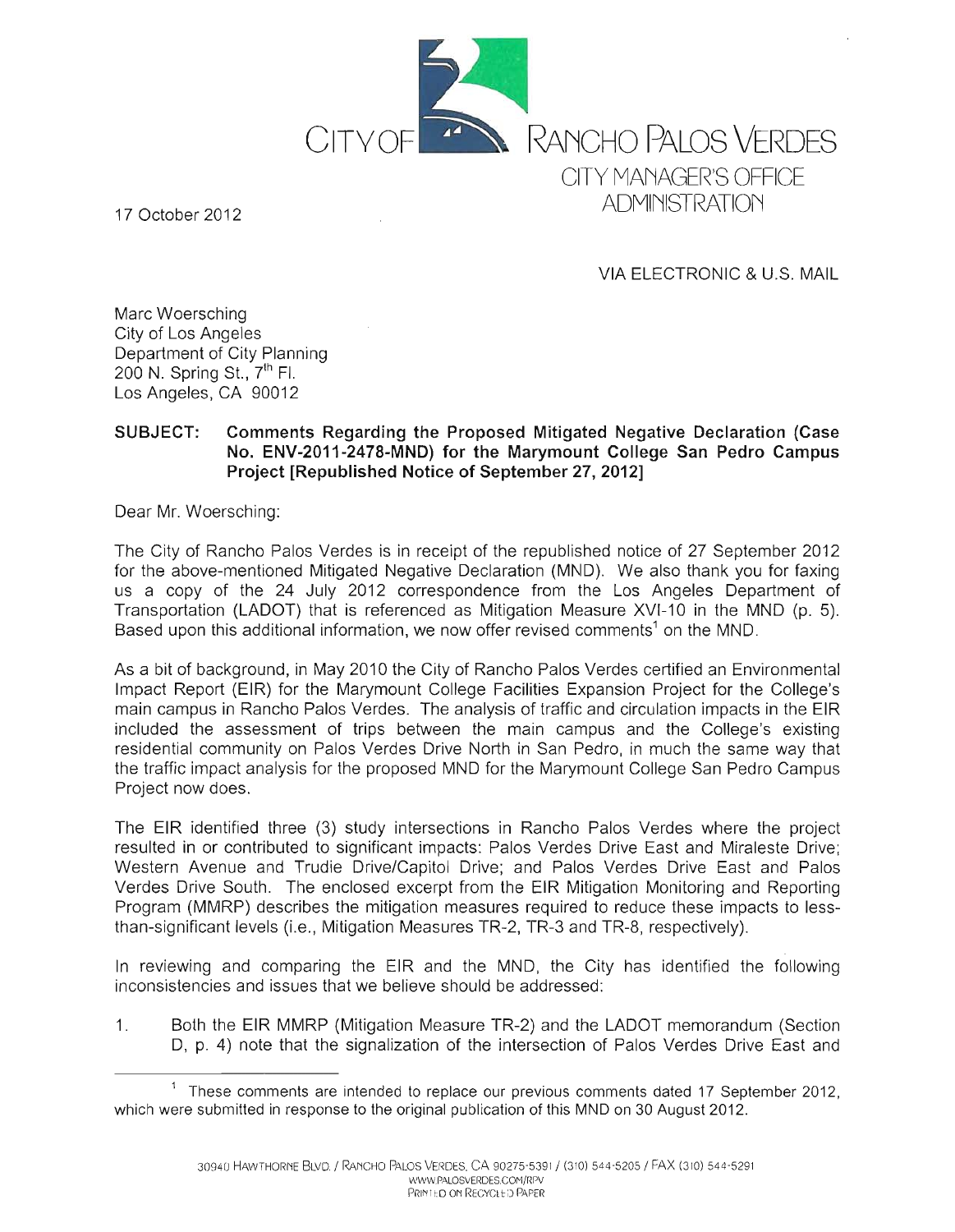Miraleste Drive would be required reduce impacts to less-than-significant levels. Mitigation Measure TR-2 specifies that this is to occur by the completion of Phase II of the expansion of the main campus in Rancho Palos Verdes, which is currently conditioned to occur by June 2015. However, we note that the LADOT memorandum indicates that signalization of this intersection is not necessary until the completion of Phase II of the San Pedro Campus project, which is currently proposed to occur by 2019. While the City of Rancho Palos Verdes understands that the City of Los Angeles has no jurisdiction over this intersection, we believe that implementation of the traffic signal in the MND should assume the more conservative timing of Mitigation Measure TR-2 so as to avoid imposing conflicting or contradictory conditions upon the College.

- 2. The EIR MMRP (Mitigation Measure TR-3) identifies the need to restripe the eastbound approach to the intersection of Western Avenue and Trudie Drive/Capitol Drive to address the impacts of the expansion project on the main campus in Rancho Palos Verdes. By comparison, the summary of the impacts associated with the San Pedro Campus project that is attached to the LADOT memorandum (Attachment C, Table 15) does not identify any significant traffic impacts at this intersection. The City of Rancho Palos Verdes respectfully suggests that the traffic impacts of the proposed project upon this intersection should be re-assessed to ensure that the trip generation assumptions, significance thresholds and other factors employed in the EIR and the proposed MND are consistent with one another. The City of Rancho Palos Verdes would be happy to provide the City of Los Angeles with electronic copies with the EIR traffic study and technical appendices to assist in this analysis.
- 3. The EIR MMRP (Mitigation Measure TR-8) identifies the need for the College to make a "fair share" contribution to the reconfiguration of the intersection of Palos Verdes Drive East and Palos Verdes Drive South to address the cumulative impacts of the expansion project on the main campus in Rancho Palos Verdes. However, the traffic impact analysis of the San Pedro Campus project did not study this intersection at all. As we mentioned in our previous comments on this MND, the San Pedro Campus is but one of five (5) geographically dispersed facilities that make up this institution (see enclosed "Marymount College Campus Locator Map" from the College's website). While the traffic impact analysis in the MND focuses on the relationship between the San Pedro Campus and the main campus in Rancho Palos Verdes, it does little to acknowledge or address the relationship of these two (2) sites with the College's other facilities in the San Pedro area. For example, the MND does not appear to acknowledge or address the likelihood that trips between the San Pedro and main campuses would also include stops at the Waterfront Campus and arts center in downtown San Pedro and/or the Pacific View West residential community on West 24<sup>th</sup> Street. The City of Rancho Palos Verdes is concerned that the proposed improvements to the San Pedro Campus could result in additional trips between the main campus in Rancho Palos Verdes and the Waterfront and Pacific View West facilities in San Pedro that would have impacts upon the intersection of Palos Verdes Drive East and Palos Verdes Drive South that have not been adequately addressed in the MND. As such, we respectfully request that the impacts upon this intersection be analyzed in the MND as well.
- 4. As a part of the review of this proposal by the Northwest San Pedro Neighborhood Council (NWSPNC), the College agreed to perform analysis of eight (8) additional study intersections along Western Avenue and Gaffey Street. A copy of this December 2011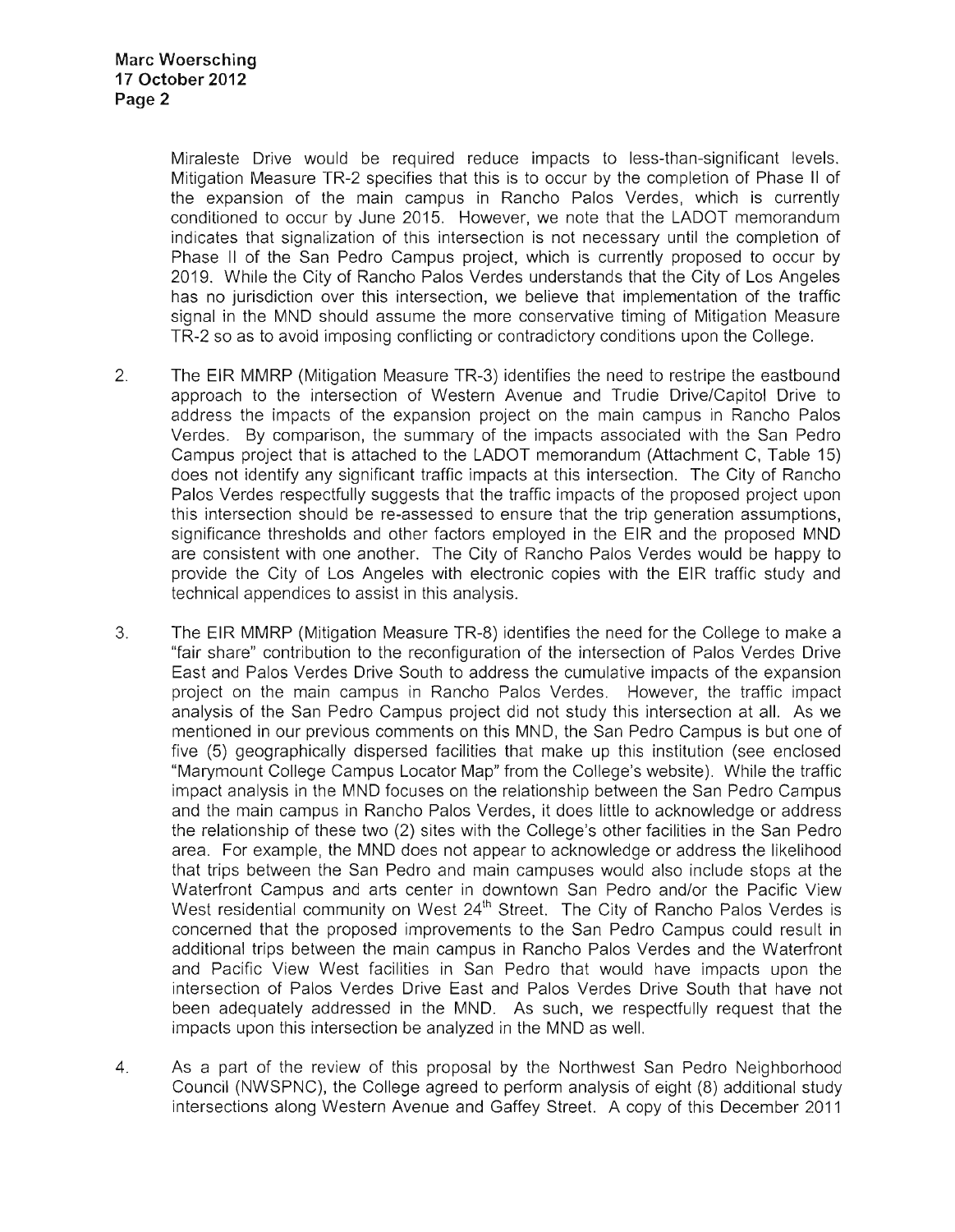supplemental analysis (without appendices) is enclosed for your reference. This analysis concluded that the proposed project would have no significant impacts upon any of these additional intersections. We were surprised to see that none of this supplemental analysis is referenced in the LADOT memorandum. We also note that the trip generation assumptions used in the final traffic impact analysis approved by LADOT are more conservative than those applied to the supplemental analysis. Specifically:

- The supplemental analysis assumed a 75-percent resident student trip reduction during the AM peak hour, while the final analysis approved by LADOT assumed only a 65-percent reduction; and,
- The supplemental analysis assumed that only fifty percent (50%) of the 800 student resident population would make weekday trips to/from the main campus, while the final analysis approved by LADOT assumed 100-percent participation in these daily weekday trips.

The City of Rancho Palos Verdes is now concerned that the supplemental analysis presented to the NWSPNC did not accurately reflect the impacts of the proposed project upon these additional study intersections, particularly those intersections along Western Avenue that are partially or wholly within our jurisdiction. Therefore, we respectfully request that the eight (8) intersections analyzed in the December 2011 supplemental analysis are included in the final traffic impact analysis reviewed by LADOT, and that the more conservative trip generation assumptions used in the final analysis be applied to these additional intersections.

Thank you for the opportunity to comment upon the proposed MND for this important project. If you have any questions or need additional information, please feel free to contact me at  $(310)$  544-5226 or via e-mail at kitf@rpv.com.

Sincerely,<br>
<del>/ / /</del><br>
Kit Fox, AICP

Senior Administrative Analyst

enclosures

cc: Mayor Misetich and Rancho Palos Verdes City Council Carolyn Lehr, City Manager Carolynn Petru, Deputy City Manager Joel Rojas, Community Development Director Ara Mihranian, Deputy Community Development Director Nicole Jules, Senior Engineer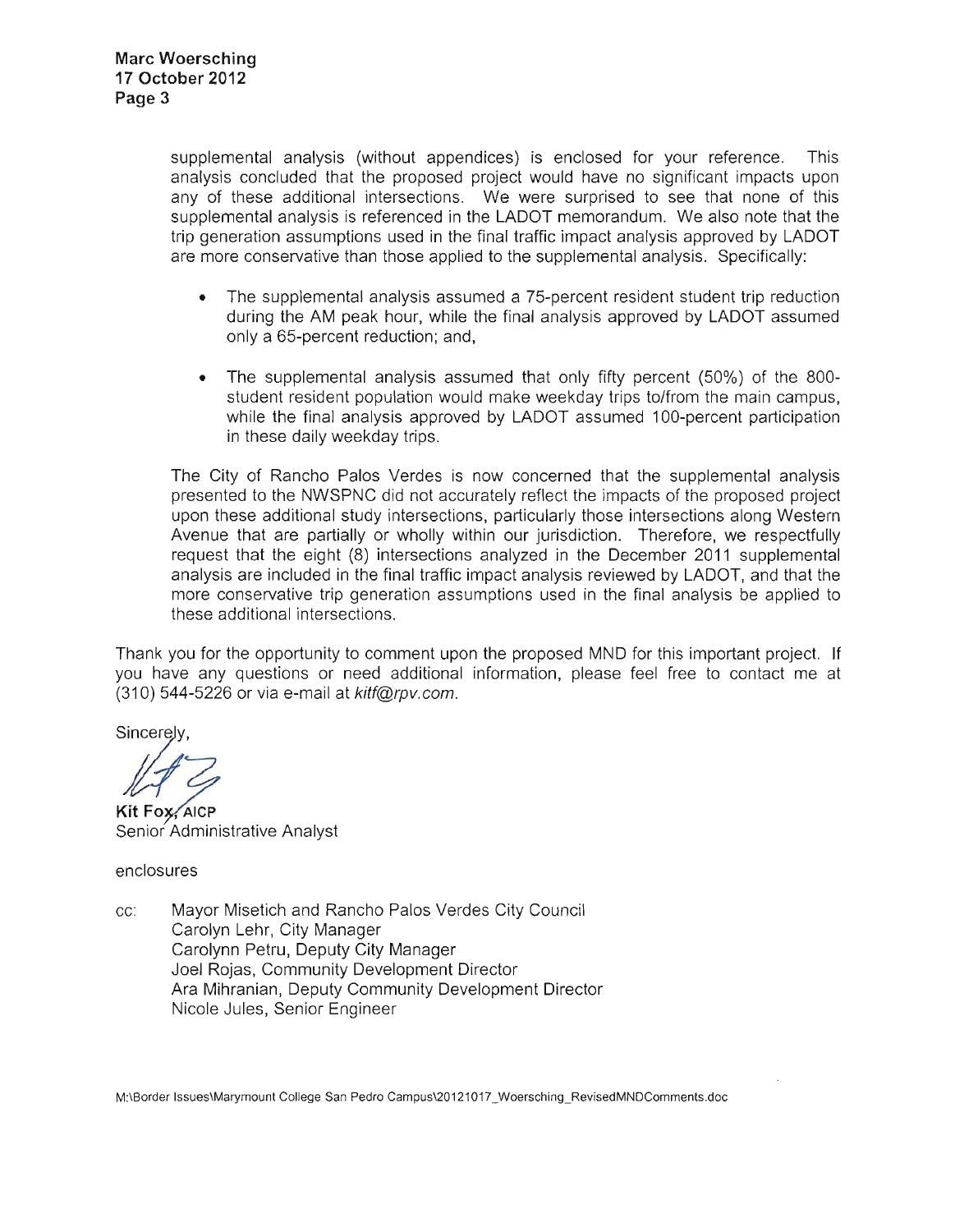

|       |                                                                                                                                                                                                                                                                                                                                                                                                                                                                                                                                                                                                                                                                                                                                                                                                                                                                                                                                                                             | Monitoring                                                                    | Monitoring                                                           | Action                                            |                 |      | <b>Verification of Compliance</b> |
|-------|-----------------------------------------------------------------------------------------------------------------------------------------------------------------------------------------------------------------------------------------------------------------------------------------------------------------------------------------------------------------------------------------------------------------------------------------------------------------------------------------------------------------------------------------------------------------------------------------------------------------------------------------------------------------------------------------------------------------------------------------------------------------------------------------------------------------------------------------------------------------------------------------------------------------------------------------------------------------------------|-------------------------------------------------------------------------------|----------------------------------------------------------------------|---------------------------------------------------|-----------------|------|-----------------------------------|
|       | <b>Mitigation Measure</b>                                                                                                                                                                                                                                                                                                                                                                                                                                                                                                                                                                                                                                                                                                                                                                                                                                                                                                                                                   | <b>Milestone</b>                                                              | Agency                                                               | Indicating<br>Compliance                          | <b>Initials</b> | Date | <b>Remarks</b>                    |
|       | submitted for review and approval by the Community Development Director<br>and City Engineer. The Revised Lighting Plan shall include:<br>Low-level bollards, not to exceed 42-inches in height, in place of the<br>$\blacksquare$<br>currently proposed pole-mounted lighting along the lower terrace of the<br>eastern parking lot.<br>Light standards adjacent to the privacy wall for the properties on San<br>$\blacksquare$<br>Ramon Drive shall not exceed the height of the privacy wall.<br>Pole-mounted lighting shall not exceed 10-feet in height, except along the<br>$\blacksquare$<br>easterly boundary of the eastern parking lot, as noted above.<br>The selected fixtures shall include reflectors, refractors, lenses, or<br>$\blacksquare$<br>louvers.<br>The selected shielding accessories shall be the sharp cut-off type.<br>п<br>Lighting fixtures with cut-off shields to prevent light spill and glare into<br>$\blacksquare$<br>adjacent areas. | <b>Grading Permit</b>                                                         | Development<br>Director and<br><b>City Engineer</b>                  | of Revised<br>Lighting Plan                       |                 |      |                                   |
| AES-8 | Ninety (90) days after the installation of lighting for each phase of the Project,<br>the lighting equipment shall be tested and adjusted to ensure that the proper<br>levels of light and glare have been achieved, to the satisfaction of the<br>Community Development Director and City Engineer.                                                                                                                                                                                                                                                                                                                                                                                                                                                                                                                                                                                                                                                                        | Sixty (60) Days<br>After the<br>Installation of<br>Lighting For<br>Each Phase | Community<br>Development<br>Director and<br><b>City Engineer</b>     | Receipt of<br><b>Field Test</b><br><b>Results</b> |                 |      |                                   |
| AES-9 | Prior to the issuance of any Building Permit, the Applicant shall demonstrate to<br>the satisfaction and approval of the Community Development Director and the<br>Building Official that the Athletic Facility (south facing façade) use minimally<br>reflective glass, based on manufacturers' guidelines. All other materials used<br>on the exterior of buildings and structures shall be selected with attention to<br>minimizing reflective glare. The use of glass with over 25 percent reflectivity<br>shall be prohibited on the exterior of all buildings on the Project site.                                                                                                                                                                                                                                                                                                                                                                                    | Prior to Any<br><b>Building Permit</b>                                        | Community<br>Development<br>Director and<br><b>Building Official</b> | Approval of<br><b>Building Plans</b>              |                 |      |                                   |

|                             | TRAFFIC AND CIRCULATION                                                   |                |                 |              |  |  |  |  |
|-----------------------------|---------------------------------------------------------------------------|----------------|-----------------|--------------|--|--|--|--|
| <b>Construction Traffic</b> |                                                                           |                |                 |              |  |  |  |  |
| <b>TR-1</b>                 | Prior to issuance of any Demolition or Grading Permit, the Community      | Prior to Any   | Community       | Approval of  |  |  |  |  |
|                             | Development Director shall review and approve the Construction Management | Demolition or  | Development     | Construction |  |  |  |  |
|                             | Plan, which shall specify the following, at a minimum:                    | Grading Permit | <b>Director</b> | Management   |  |  |  |  |
|                             | Demolition debris hauling and materials delivery shall be scheduled, as   |                |                 | <b>Plan</b>  |  |  |  |  |
|                             | indicated below, to avoid the peak hour traffic period and minimize       |                |                 |              |  |  |  |  |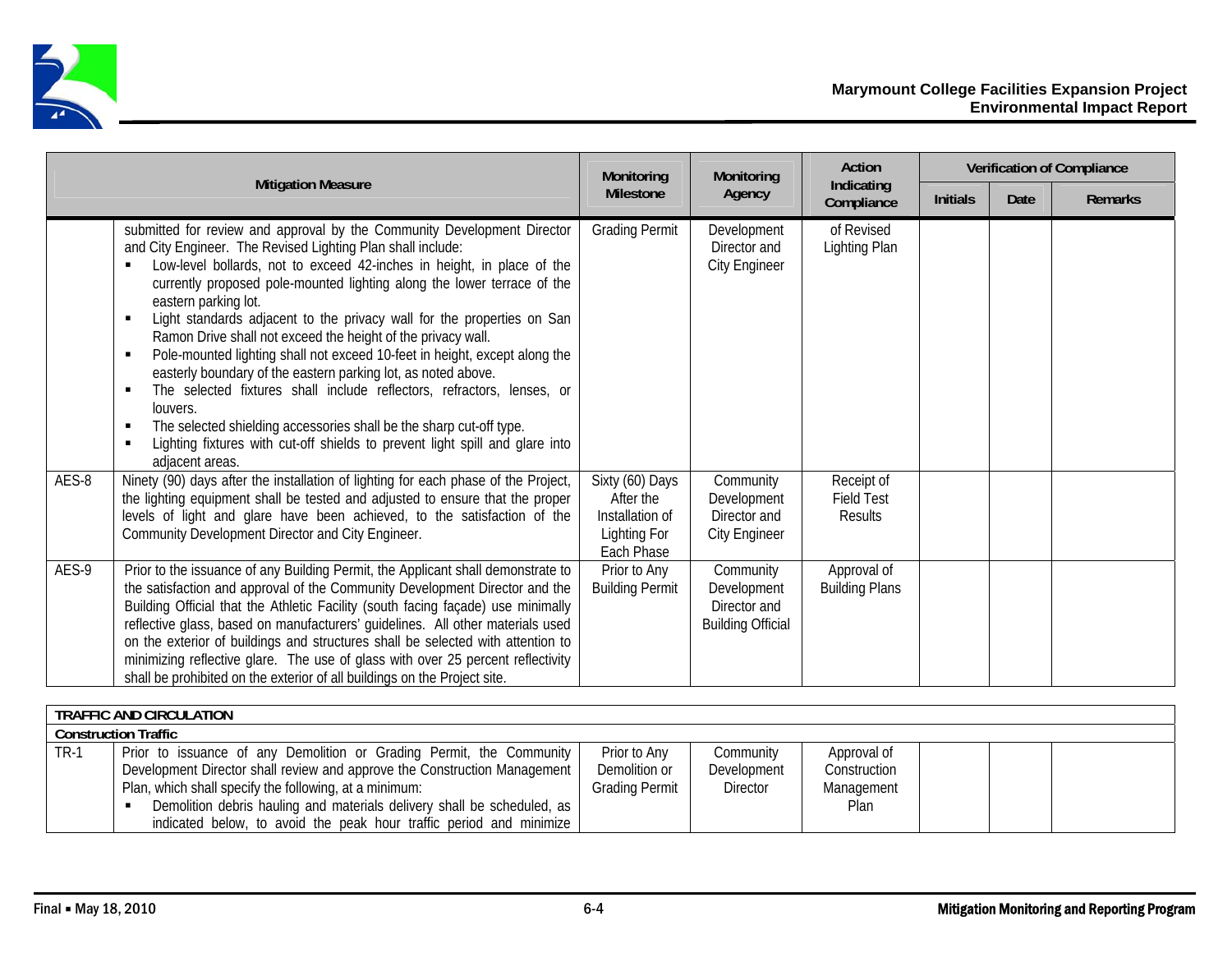

|        |                                                                                                                                                                                                                                                                                                                                                                                                                                                                                                                                                                                                                                                                                                                                                                                              | Monitoring                                  | Monitoring                                                       | Action                                   |                 |      | <b>Verification of Compliance</b> |
|--------|----------------------------------------------------------------------------------------------------------------------------------------------------------------------------------------------------------------------------------------------------------------------------------------------------------------------------------------------------------------------------------------------------------------------------------------------------------------------------------------------------------------------------------------------------------------------------------------------------------------------------------------------------------------------------------------------------------------------------------------------------------------------------------------------|---------------------------------------------|------------------------------------------------------------------|------------------------------------------|-----------------|------|-----------------------------------|
|        | <b>Mitigation Measure</b>                                                                                                                                                                                                                                                                                                                                                                                                                                                                                                                                                                                                                                                                                                                                                                    | <b>Milestone</b>                            | Agency                                                           | Indicating<br>Compliance                 | <b>Initials</b> | Date | <b>Remarks</b>                    |
|        | obstruction of through traffic lanes adjacent to the site. If necessary, a<br>flag person shall be retained to maintain safety adjacent to existing<br>roadways:<br>Weekdays: Hauling and deliveries shall be scheduled between 9:00<br>AM and 4:00 PM, with consideration given to reduce deliveries<br>during the 11:30 AM to 1:30 PM lunch period.<br>Saturdays: Hauling and deliveries, if any, shall not occur during the<br>peak hour period of 11:30 AM to 1:30 PM.<br>There shall be no idling or staging of equipment or accumulation of vehicles on<br>Rancho Palos Verdes City streets. Staging of trucks for the hauling of all<br>demolition debris shall be limited to the College campus.                                                                                     |                                             |                                                                  |                                          |                 |      |                                   |
|        | <b>Existing Plus Project Conditions</b>                                                                                                                                                                                                                                                                                                                                                                                                                                                                                                                                                                                                                                                                                                                                                      |                                             |                                                                  |                                          |                 |      |                                   |
| $TR-2$ | Prior to issuance of the last Certificate of Occupancy for the Phase II buildings<br>(i.e., Library, Maintenance, or Athletic Facility), the Applicant shall implement<br>the following improvement and may be eligible in the future for partial<br>reimbursement from future projects that result in impacts on this intersection:<br>Palos Verdes Drive East/Miraleste Drive - Signalize the intersection. The<br>٠<br>intersection traffic signal shall be designed to include a westbound right-<br>turn overlap, which would preclude u-turn movement from southbound to<br>northbound Palos Verdes Drive East.                                                                                                                                                                        | Prior to Any<br>Certificate of<br>Occupancy | Community<br>Development<br>Director and<br><b>City Engineer</b> | Verification of<br>Signalization         |                 |      |                                   |
| $TR-3$ | Prior to issuance of the last Certificate of Occupancy for the Phase II buildings<br>(i.e., Library, Maintenance, or Athletic Facility), the Applicant shall implement<br>the following improvement, at the City's direction, and may be eligible for<br>reimbursement from future projects that result in impacts on this intersection:<br>Western Avenue (SR-213)/Trudie Drive-Capitol Drive - Re-stripe the<br>$\blacksquare$<br>eastbound Trudie Drive approach from one shared left-turn/through lane<br>and one de-facto right-turn lane to consist of one left-turn lane and one<br>shared through/right-turn lane. The Project Applicant shall coordinate<br>with the City of Rancho Palos Verdes, City of Los Angeles, and Caltrans<br>regarding implementation of this mitigation. | Prior to Any<br>Certificate of<br>Occupancy | Community<br>Development<br>Director and<br><b>City Engineer</b> | Verification of<br>Modifications         |                 |      |                                   |
| $TR-4$ | The traffic impacts and corresponding mitigation measures assume the<br>Marymount College student enrollment at a maximum of 793 weekday students<br>(based on the formula allowing 750 full-time students, 20 part-time students,<br>and a marginal difference of 3.0 percent), and 150 weekend students.                                                                                                                                                                                                                                                                                                                                                                                                                                                                                   | Prior to Any<br>Certificate of<br>Occupancy | Community<br>Development<br><b>Director</b>                      | Verification of<br>Student<br>Enrollment |                 |      |                                   |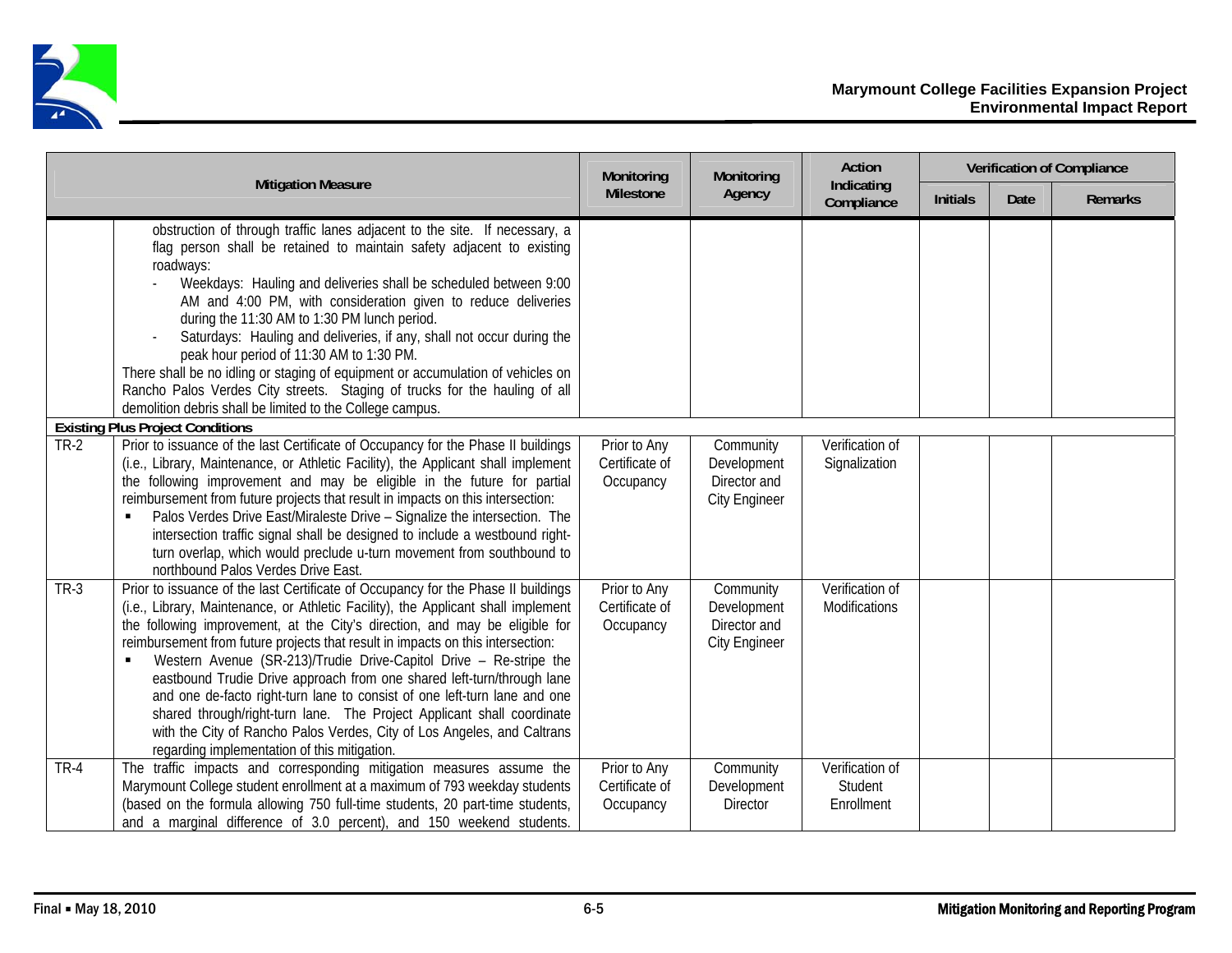

|                         |                                                                                                                                                                                                                                                                                                                                                                                                                                                                                                                                                                                                                                                                                                                                                                                                                                                                                                                                                                     | Monitoring                                               | Monitoring                                                                  | Action                                                       |                 |      | <b>Verification of Compliance</b> |
|-------------------------|---------------------------------------------------------------------------------------------------------------------------------------------------------------------------------------------------------------------------------------------------------------------------------------------------------------------------------------------------------------------------------------------------------------------------------------------------------------------------------------------------------------------------------------------------------------------------------------------------------------------------------------------------------------------------------------------------------------------------------------------------------------------------------------------------------------------------------------------------------------------------------------------------------------------------------------------------------------------|----------------------------------------------------------|-----------------------------------------------------------------------------|--------------------------------------------------------------|-----------------|------|-----------------------------------|
|                         | <b>Mitigation Measure</b>                                                                                                                                                                                                                                                                                                                                                                                                                                                                                                                                                                                                                                                                                                                                                                                                                                                                                                                                           | <b>Milestone</b>                                         | Agency                                                                      | Indicating<br>Compliance                                     | <b>Initials</b> | Date | <b>Remarks</b>                    |
|                         | Additionally, it is assumed, Marymount College student enrollment as a<br>maximum of 250 weekday students enrolled in the BA Program and a<br>maximum of 793 weekday students minus current BA Program weekday<br>students enrolled in the AA Program. Therefore, prior to issuance of any<br>Certificate of Occupancy, student enrollment shall be limited to a maximum of<br>793 weekday students and 150 weekend students, including full- and part-time<br>students, and maximum of 250 weekday students enrolled in the BA Program<br>and a maximum of 793 weekday students minus current BA Program weekday<br>students enrolled in the AA Program. The College shall submit to the City an<br>Enrollment Report for each Term within an academic year for all Traditional<br>and Non-Traditional Degree Programs and Summer Educational Programs no<br>later than 30-days after a term has commenced.                                                        | No Later Than<br>30 Days From<br>Commencement<br>of Term | Community<br>Development<br><b>Director</b>                                 | Approval of<br><b>Annual Student</b><br>Enrollment<br>Report |                 |      |                                   |
| <b>Parking Capacity</b> |                                                                                                                                                                                                                                                                                                                                                                                                                                                                                                                                                                                                                                                                                                                                                                                                                                                                                                                                                                     |                                                          |                                                                             |                                                              |                 |      |                                   |
| <b>TR-5</b>             | Prior to issuance of any Certificate of Occupancy, the Applicant shall institute,<br>to the satisfaction of the Community Development Director and the Public<br>Works Director, parking management strategies to reduce weekday College-<br>related parking demand by the following values:<br>• 11 percent or greater for student enrollment between 744 and 793;<br>• 6 percent or greater for student enrollment between 694 and 743;<br>• 0 percent or greater for student enrollment of 693 or less.<br>Potential parking management strategies may include, but are not limited to,<br>the following:<br>• Provision of "carpool only" parking spaces;<br>• Implementation of parking pricing for campus parking permits;<br>• Utilization of remote parking;<br>• Provision of increased shuttle services;<br>• Offering financial incentives; and<br>Implementation of restrictions on parking allowed by residents of the Palos<br>Verdes North Facility. | Prior to Any<br>Certificate of<br>Occupancy              | Community<br>Development<br>Director and<br><b>Public Works</b><br>Director | Approval of<br>Parking<br>Management<br><b>Strategies</b>    |                 |      |                                   |
| TR-6                    | A Parking Management Strategy Program shall be prepared and submitted by<br>the Applicant for review and approval by the Community Development Director,<br>by July 1 <sup>st</sup> of every year. Said Program shall:<br>• Document the prior-year's achieved parking demand reductions;                                                                                                                                                                                                                                                                                                                                                                                                                                                                                                                                                                                                                                                                           | Prior to Any<br>Certificate of<br>Occupancy              | Community<br>Development<br>Director and<br><b>Public Works</b>             | Approval of<br>Parking<br>Management<br><b>Strategies</b>    |                 |      |                                   |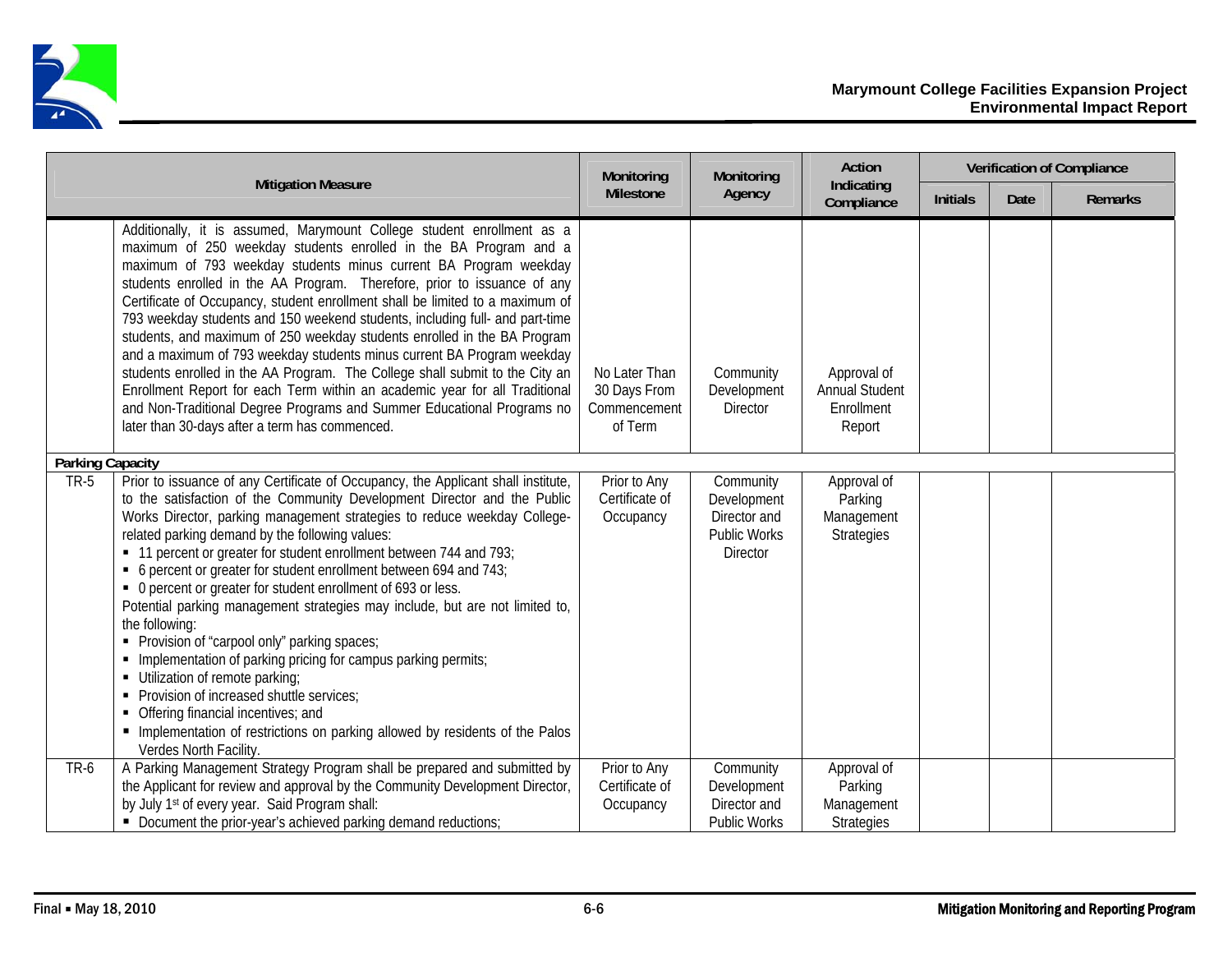

|             |                                                                                                                                                                                                                                                                                                                                                                                                                                                                                                                                                                                                                                                                                                                                                                                                                                                                                                                                                                                                                                                                                                                                                                                                                                                                                                    | Monitoring                                  | Monitoring                                                       | Action                                                    |                 |      | <b>Verification of Compliance</b> |
|-------------|----------------------------------------------------------------------------------------------------------------------------------------------------------------------------------------------------------------------------------------------------------------------------------------------------------------------------------------------------------------------------------------------------------------------------------------------------------------------------------------------------------------------------------------------------------------------------------------------------------------------------------------------------------------------------------------------------------------------------------------------------------------------------------------------------------------------------------------------------------------------------------------------------------------------------------------------------------------------------------------------------------------------------------------------------------------------------------------------------------------------------------------------------------------------------------------------------------------------------------------------------------------------------------------------------|---------------------------------------------|------------------------------------------------------------------|-----------------------------------------------------------|-----------------|------|-----------------------------------|
|             | <b>Mitigation Measure</b>                                                                                                                                                                                                                                                                                                                                                                                                                                                                                                                                                                                                                                                                                                                                                                                                                                                                                                                                                                                                                                                                                                                                                                                                                                                                          | <b>Milestone</b>                            | Agency                                                           | Indicating<br>Compliance                                  | <b>Initials</b> | Date | Remarks                           |
|             | • Identify strategies for use in the upcoming academic school year; and<br>• Be modified on an as needed basis, as deemed necessary by the<br>Community Development Director.                                                                                                                                                                                                                                                                                                                                                                                                                                                                                                                                                                                                                                                                                                                                                                                                                                                                                                                                                                                                                                                                                                                      |                                             | <b>Director</b>                                                  | Program                                                   |                 |      |                                   |
| <b>TR-7</b> | The parking impacts and corresponding mitigation measures assume the<br>Marymount College student enrollment as a maximum of 793 weekday<br>students (based on the formula allowing 750 full-time students, 20 part-time<br>students, and a marginal difference of 3.0 percent) and 150 weekend students.<br>Additionally, it is assumed, Marymount College student enrollment as a<br>maximum of 250 weekday students enrolled in the BA Program and a<br>maximum of 793 weekday students minus current BA Program weekday<br>students enrolled in the AA Program. Therefore, prior to issuance of any<br>Certificate of Occupancy, student enrollment shall be limited to a maximum of<br>793 weekday students and 150 weekend students, including full- and part-time<br>students, and maximum of 250 weekday students enrolled in the BA Program<br>and a maximum of 793 weekday students minus current BA Program weekday<br>students enrolled in the AA Program.                                                                                                                                                                                                                                                                                                                             | Prior to Any<br>Certificate of<br>Occupancy | Community<br>Development<br>Director and<br><b>City Engineer</b> | <b>Annual Student</b><br>Enrollment<br>Report             |                 |      |                                   |
|             | <b>Cumulative (Forecast Year 2012) Conditions</b>                                                                                                                                                                                                                                                                                                                                                                                                                                                                                                                                                                                                                                                                                                                                                                                                                                                                                                                                                                                                                                                                                                                                                                                                                                                  |                                             |                                                                  |                                                           |                 |      |                                   |
| TR-8        | Prior to issuance of any Certificate of Occupancy, the Applicant shall make a<br>proportionate share contribution to implement the following, in addition to<br>improvements specified in Mitigation Measures TR-2 and TR-3:<br>Palos Verdes Drive East/Palos Verdes Drive South - Modify the<br>٠<br>intersection to provide a two-stage gap acceptance design for southbound<br>left-turning vehicles. A raised median refuge area shall be constructed for<br>vehicles to turn left from Palos Verdes Drive East to cross westbound<br>Palos Verdes Drive South while waiting for a gap in eastbound traffic to<br>complete the turn to eastbound Palos Verdes Drive South. Additionally,<br>the existing raised median shall be narrowed to provide an acceleration<br>lane along Palos Verdes Drive South to accommodate vehicles<br>accelerating to join eastbound Palos Verdes Drive South traffic flow.<br>Modifications to the Palos Verdes Drive East/Palos Verdes Drive South<br>intersection shall be designed taking into account truck turning radius<br>requirements and shall be to the satisfaction of the Public Works Director.<br>Since the Palos Verdes Drive East/Palos Verdes Drive South intersection<br>is impacted by the proposed Project for "Cumulative with proposed | Prior to Any<br>Certificate of<br>Occupancy | Community<br>Development<br>Director and<br><b>City Engineer</b> | Verification of<br>Proportionate<br>Share<br>Contribution |                 |      |                                   |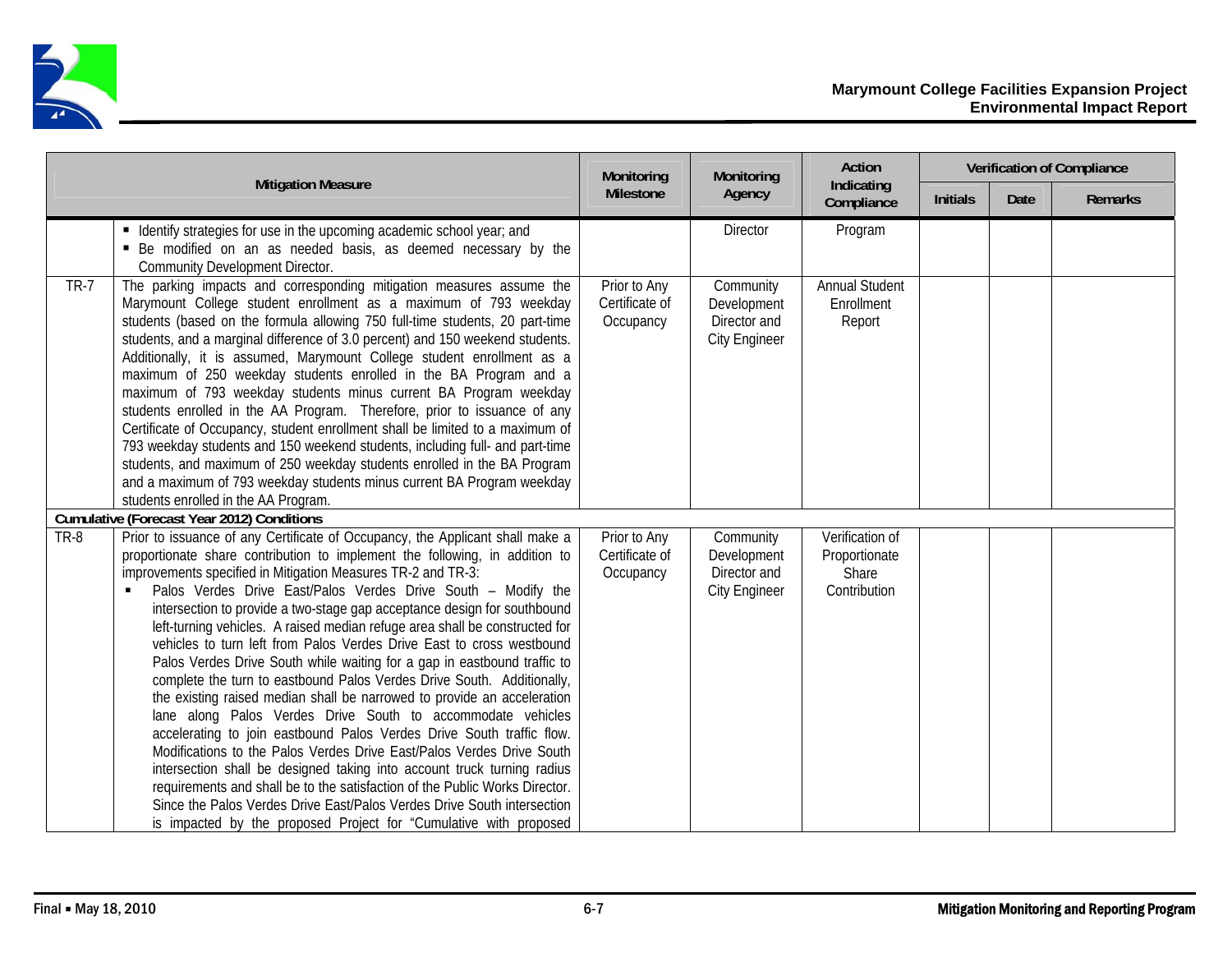

|                    |                                                                                                                                                                                                                                                                                                                                                                                                                                                                                                                                                                                                                                                                                                                                                                                                                                                                                                                                                                                                                                                                                                                                                                                                                         | Monitoring                            | Monitoring                                                     | Action                                                                   |                 |      | <b>Verification of Compliance</b> |
|--------------------|-------------------------------------------------------------------------------------------------------------------------------------------------------------------------------------------------------------------------------------------------------------------------------------------------------------------------------------------------------------------------------------------------------------------------------------------------------------------------------------------------------------------------------------------------------------------------------------------------------------------------------------------------------------------------------------------------------------------------------------------------------------------------------------------------------------------------------------------------------------------------------------------------------------------------------------------------------------------------------------------------------------------------------------------------------------------------------------------------------------------------------------------------------------------------------------------------------------------------|---------------------------------------|----------------------------------------------------------------|--------------------------------------------------------------------------|-----------------|------|-----------------------------------|
|                    | <b>Mitigation Measure</b>                                                                                                                                                                                                                                                                                                                                                                                                                                                                                                                                                                                                                                                                                                                                                                                                                                                                                                                                                                                                                                                                                                                                                                                               | Milestone                             | Agency                                                         | Indicating<br>Compliance                                                 | <b>Initials</b> | Date | <b>Remarks</b>                    |
|                    | Project conditions," a proportionate share contribution by the Project<br>Applicant is applicable.                                                                                                                                                                                                                                                                                                                                                                                                                                                                                                                                                                                                                                                                                                                                                                                                                                                                                                                                                                                                                                                                                                                      |                                       |                                                                |                                                                          |                 |      |                                   |
| <b>TR-9</b>        | Prior to issuance of any Grading Plan, the Project Plans shall be revised to<br>include wrought iron fencing along Palos Verdes Drive East at approximately<br>6.0 feet in height and 80 percent open to light and air, temporary retractable<br>netting along the northern, southern and western sides of the athletic field at<br>approximately 30.0 feet in height, and chain link fencing at 20.0 feet in height<br>around the perimeter of the western tennis courts and 10.0 feet in height<br>around the perimeter of the eastern tennis courts so that errant balls are<br>sufficiently contained, to the satisfaction of the Community Development<br>Director. The retractable net shall only be extended during activities involving<br>field balls at the Athletic Field, subject to the limitations set forth in Mitigation<br>Measure AES-5. The Applicant shall be responsible for retracting the net. The<br>use of a landscape screen around and adjacent to the wrought iron fence along<br>the perimeter of the Athletic Field shall be limited to a maximum height of 42<br>inches.                                                                                                                 | Prior to Any<br>Grading Plan          | Community<br>Development<br>Director.                          | Approval of<br>Project Plans                                             |                 |      |                                   |
| <b>AIR QUALITY</b> |                                                                                                                                                                                                                                                                                                                                                                                                                                                                                                                                                                                                                                                                                                                                                                                                                                                                                                                                                                                                                                                                                                                                                                                                                         |                                       |                                                                |                                                                          |                 |      |                                   |
|                    | Short-Term (Construction) Air Emissions                                                                                                                                                                                                                                                                                                                                                                                                                                                                                                                                                                                                                                                                                                                                                                                                                                                                                                                                                                                                                                                                                                                                                                                 |                                       |                                                                |                                                                          |                 |      |                                   |
| $AO-1$             | Prior to issuance of any Grading Permit, the Director of Public Works and the<br>Building Official shall confirm that the Grading Plan, Building Plans, and<br>specifications stipulate that, in compliance with South Coast Air Quality<br>Management District Rule 403, excessive fugitive dust emissions shall be<br>controlled by regular watering or other dust preventive measures, as specified<br>in the South Coast Air Quality Management District's Rules and Regulations.<br>In addition, South Coast Air Quality Management District Rule 402 requires<br>implementation of dust suppression techniques to prevent fugitive dust from<br>creating a nuisance off-site. Implementation of the following measures would<br>reduce short-term fugitive dust impacts on nearby sensitive receptors:<br>All active portions of the construction site shall be watered to prevent<br>٠<br>excessive amounts of dust;<br>On-site vehicle speed shall be limited to 15 miles per hour (mph);<br>п<br>All on-site roads shall be paved as soon as feasible or watered<br>$\blacksquare$<br>periodically or chemically stabilized;<br>All material excavated or graded shall be sufficiently watered to prevent<br>٠ | Prior to Any<br><b>Grading Permit</b> | Director of<br><b>Public Works</b><br>and Building<br>Official | Approval of<br>Grading Plan,<br>Building Plans,<br>and<br>Specifications |                 |      |                                   |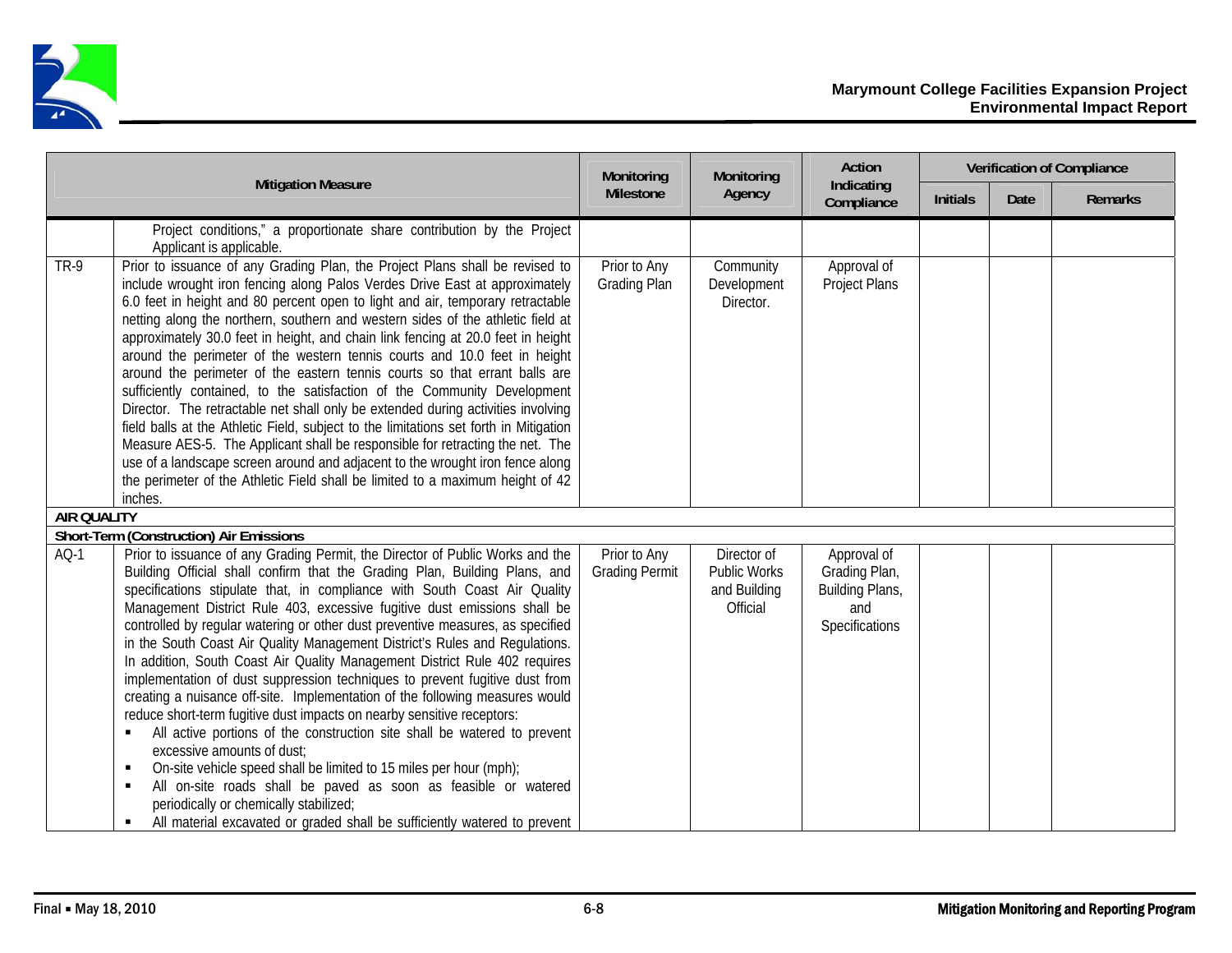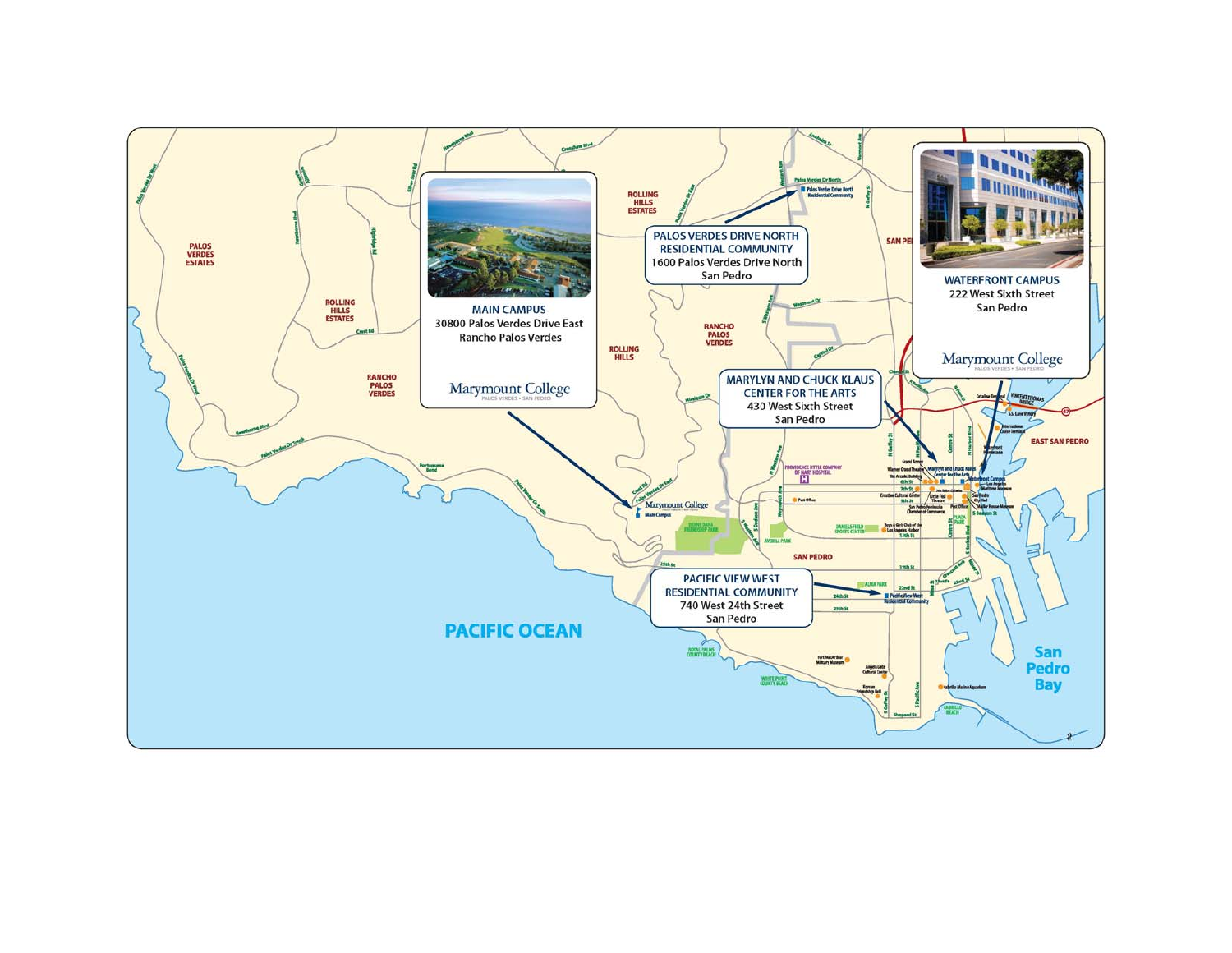

# **TECHNICAL MEMORANDUM**

| To:      | Mr. Jim Krause<br><b>Non-Profit Ventures</b><br>4007 Coogan Circle<br>Culver City, CA 90232-3704      |
|----------|-------------------------------------------------------------------------------------------------------|
| From:    | Mr. Jonathan Louie                                                                                    |
| Date:    | December 14, 2011                                                                                     |
| Subject: | Supplemental Traffic Impact Study for Marymount College San Pedro Campus<br>[KOA Job Number JBI 1045] |

### **INTRODUCTION**

KOA Corporation prepared a Traffic Impact Study dated October 25<sup>th</sup>, 2011 for the proposed Marymount College San Pedro Campus Project located at 1600 Palos Verdes Drive North in the City of Los Angeles. That traffic study analyzed project traffic impacts at 17 study intersections. The San Pedro Northwest Neighborhood Council (hereinafter referred to as 'Neighborhood Council') has reviewed the traffic study for this project and has requested a supplemental analysis be prepared that evaluates traffic impacts at additional study intersections located to the south of the project site. In particular, the Neighborhood Council noted that eight additional signalized intersections located along Western Avenue and Gaffey Street should be analyzed for the weekday midafternoon and p.m. peak periods. KOA has prepared this technical memorandum summarizing the results and findings of the traffic impacts associated with the project at the eight additional intersections.

### **PROJECT DESCRIPTION**

Marymount College is proposing to construct a sustainable private expanded undergraduate/graduate campus at the San Pedro Campus site. The proposed campus would accommodate 1,500 students, 800 of whom would be residents living on campus including eight (8) faculty apartments. The project site currently has 86 dwelling units that serve as off-campus housing for students matriculating at the Marymount College Rancho Palos Verdes (RPV) campus.

The San Pedro Campus will be a multi-phased project with a build out conditioned upon updated traffic studies to coincide with major phases of the build out. For the purpose of analyzing traffic impacts for this project, a 20-year build out horizon (Year 2031) is assumed.

### **SUPPLEMENTAL STUDY INTERSECTIONS**

The intersections included as part of this supplemental analysis are:

- 1. Green Hills Drive and Western Avenue
- 2. Avenida Aprenda and Western Avenue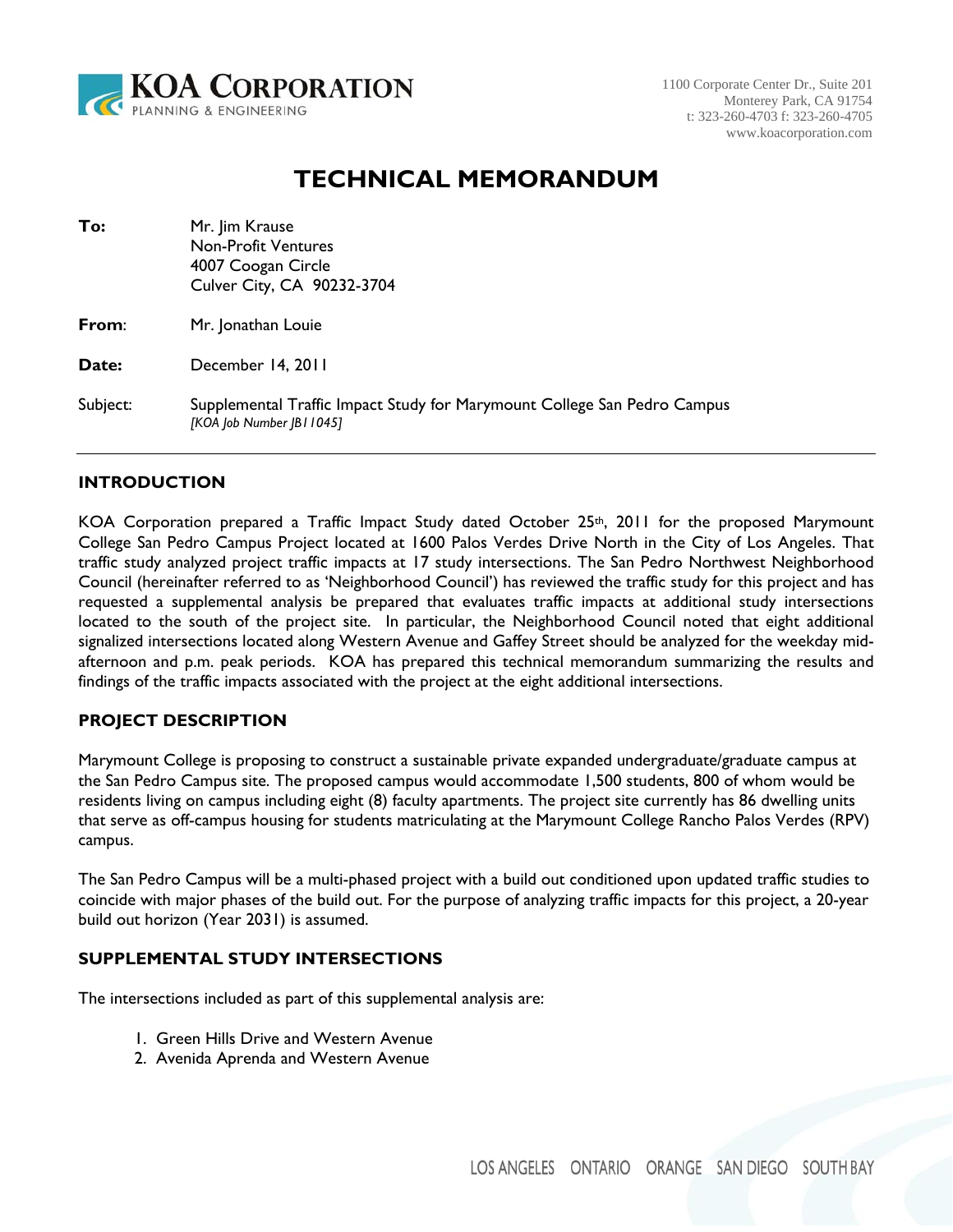

- 3. Westmont Drive/Delasonde Drive and Western Avenue
- 4. Toscanini Drive and Western Avenue
- 5. Caddington Drive and Western Avenue
- 6. Westmont Drive and Gaffey Street
- 7. Capitol Drive and Gaffey Street
- 8. Channel Street and Gaffey Street

The study intersections located on Western Avenue (#1 through #5) are located in the City of Rancho Palos Verdes. Intersections #6 through #8 are located in the City of Los Angeles.

# **ANALYSIS METHODOLOGY**

The traffic impact analysis at the eight intersections was conducted for the following scenarios:

- Existing 2011
- Existing Plus Project
- Future 2031 Without Project
- Future 2031 With Project

The analysis methodology that was used in the original project traffic study was also used to analyze the eight study intersections. The Critical Movement Analysis (CMA) methodology was used to analyze intersections located in the City of Los Angeles. The intersections located in the City of Rancho Palos Verdes were analyzed using the Intersection Capacity Utilization (ICU) methodology.

According to LADOT, the three study intersections located within the City of Los Angeles are currently operating with ATSAC/ATCS. As such, a 0.10 reduction in volume-to-capacity ratio was assumed at these locations per LADOT traffic study policies and procedures.

# **EXISTING CONDITIONS**

KOA conducted traffic counts at the study intersections on Tuesday, November 15th, 2011. The traffic counts were collected from 2:00 p.m. to 4:00 p.m. (mid-afternoon peak period) and from 4:00 p.m. to 6:00 p.m. The intersection traffic count sheets are included in Attachment A. The counts were utilized to determine existing mid-afternoon and p.m. peak-hour traffic conditions. The existing intersection turn volumes are shown in Figure 1 for the mid-afternoon peak hour and in Figure 2 for the p.m. peak hour.

In addition, KOA conducted fieldwork at each of the study intersections to identify their roadway characteristics including traffic control, approach lane configuration, parking restrictions and bus stop locations. The existing intersection lane configurations are shown in Attachment B.

The existing level of service conditions were calculated based on the traffic count levels and intersection geometrics and signal phasing characteristics. The level of service calculation worksheets are in Attachment E. As shown in Table 1, the study intersections are currently operating at LOS D or better during both the midafternoon and p.m. peak hours, except for the intersection of Western Avenue and Caddington Drive which is currently operating at LOS E during the p.m. peak hour.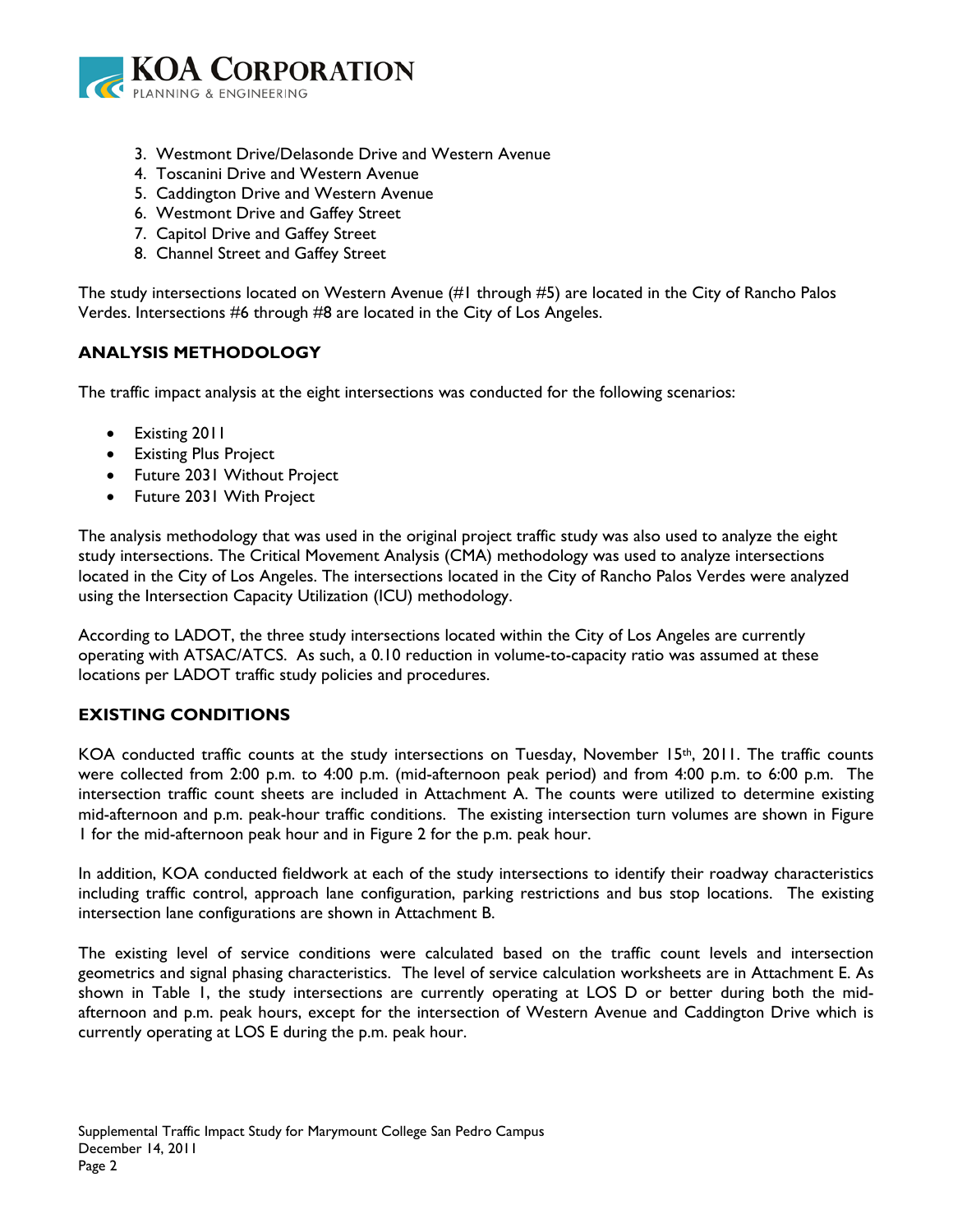

|                |                                        |                     | Existing (2011)                                |            |                     |            |  |  |
|----------------|----------------------------------------|---------------------|------------------------------------------------|------------|---------------------|------------|--|--|
|                | <b>Study Intersections</b>             | <b>City</b>         | Midday<br><b>Afternoon</b><br><b>Peak Hour</b> |            | <b>PM Peak Hour</b> |            |  |  |
|                |                                        |                     | V/C                                            | <b>LOS</b> | V/C                 | <b>LOS</b> |  |  |
|                | Western Ave & Green Hills Dr           | Rancho Palos Verdes | 0.602                                          | в          | 0.667               | B          |  |  |
| $\overline{2}$ | Western Ave & Avenida Aprenda          | Rancho Palos Verdes | 0.617                                          | В          | 0.711               | C          |  |  |
| 3              | Western Ave & Delasonde Dr/Westmont Dr | Rancho Palos Verdes | 0.828                                          | D          | 0.843               | D          |  |  |
| 4              | Western Ave & Toscanini Dr             | Rancho Palos Verdes | 0.686                                          | B          | 0.757               | C          |  |  |
| 5.             | Western Ave & Caddington Dr            | Rancho Palos Verdes | 0.777                                          | C          | 0.907               | E          |  |  |
| 6              | Gaffey St & Westmont Dr                | Los Angeles         | 0.486                                          | A          | 0.703               | C          |  |  |
| 7              | Gaffey St & Capitol Dr                 | Los Angeles         | 0.529                                          | A          | 0.678               | B          |  |  |
| 8              | Gaffey St & Channel St                 | Los Angeles         | 0.509                                          | A          | 0.661               | B          |  |  |

## **Table 1 – Existing Intersection Level of Service**

### **PROJECT TRAFFIC**

### **Project Trip Generation**

The project's trip generation for the p.m. peak hour is discussed in detail in the October 25<sup>th</sup>, 2011 traffic study that was prepared for this project. Similar to the p.m. peak hour, the project trip generation for the midafternoon peak hour was also based on empirical trip rates derived from surveys conducted at the Marymount College RPV Campus and at the existing Palos Verdes Drive North residential facility site (proposed San Pedro Campus site), as well as trip rates from the Institute of Transportation Engineers (ITE) *Trip Generation*, *8th Edition* book. In addition, trip generation reductions were applied to take into account trip discounts due to students living on campus and other trip reducing measures that will be implemented by the project. Table 2 shows the trip generation rates that were utilized, and the trip generation for the project. The empirical trip rates and trip generation discounts are discussed in the footnotes at the bottom of Table 2.

As shown in Table 2, the project upon build out is estimated to generate about 244 mid-afternoon peak hour trips (118 inbound trips and 126 outbound trips) and 279 p.m. peak hour trips (99 inbound trips and 180 outbound trips). The project site currently generates about 41 trips (21 inbound trips and 20 outbound trips) during the mid-afternoon peak hour and 48 trips (25 inbound trips and 23 outbound trips) during the p.m. peak hour. The project would generate an increase of 203 net trips (97 inbound trips and 106 outbound trips) during the mid-afternoon peak hour, and 231 net trips (74 inbound trips and 157 outbound trips) during the p.m. peakhour.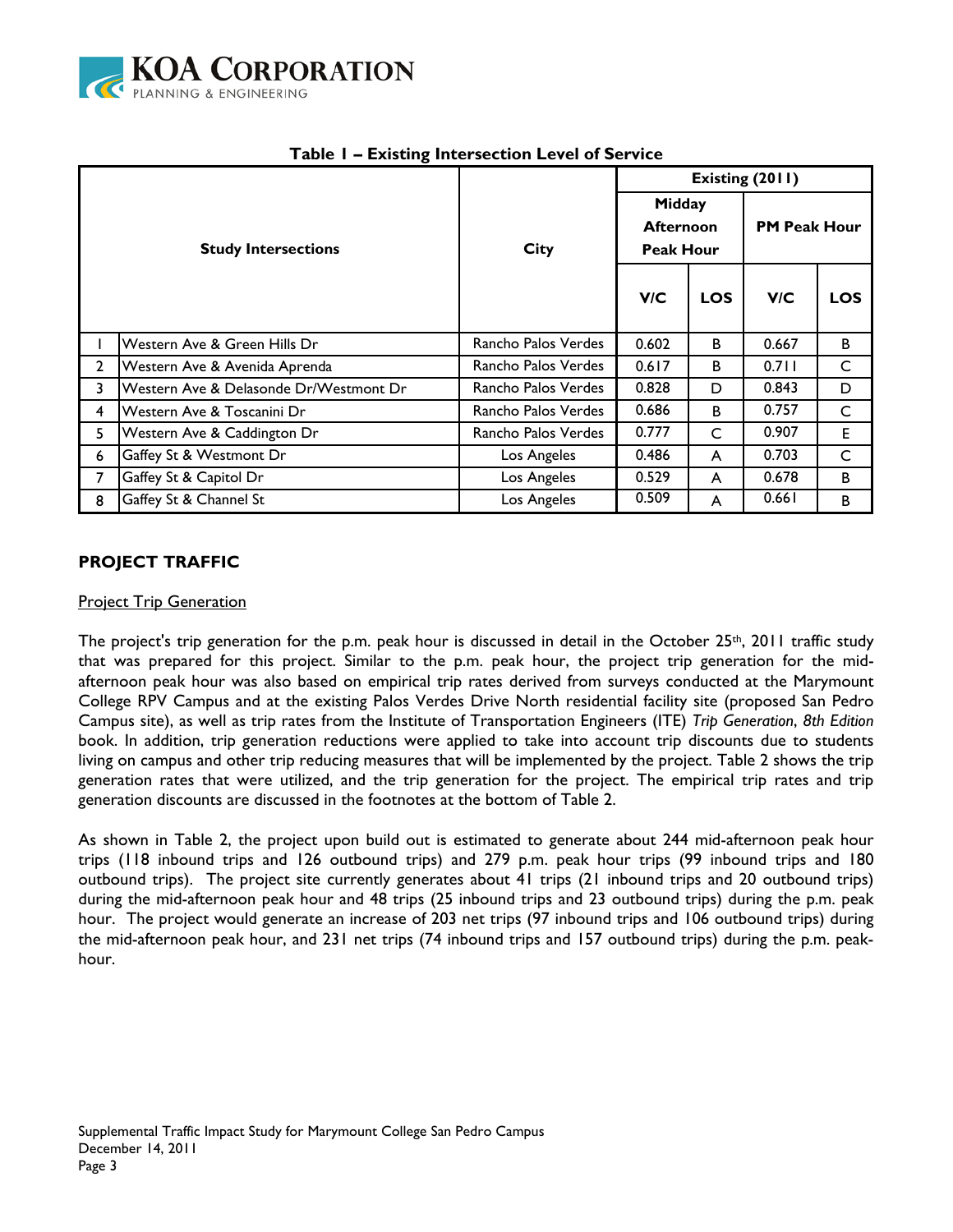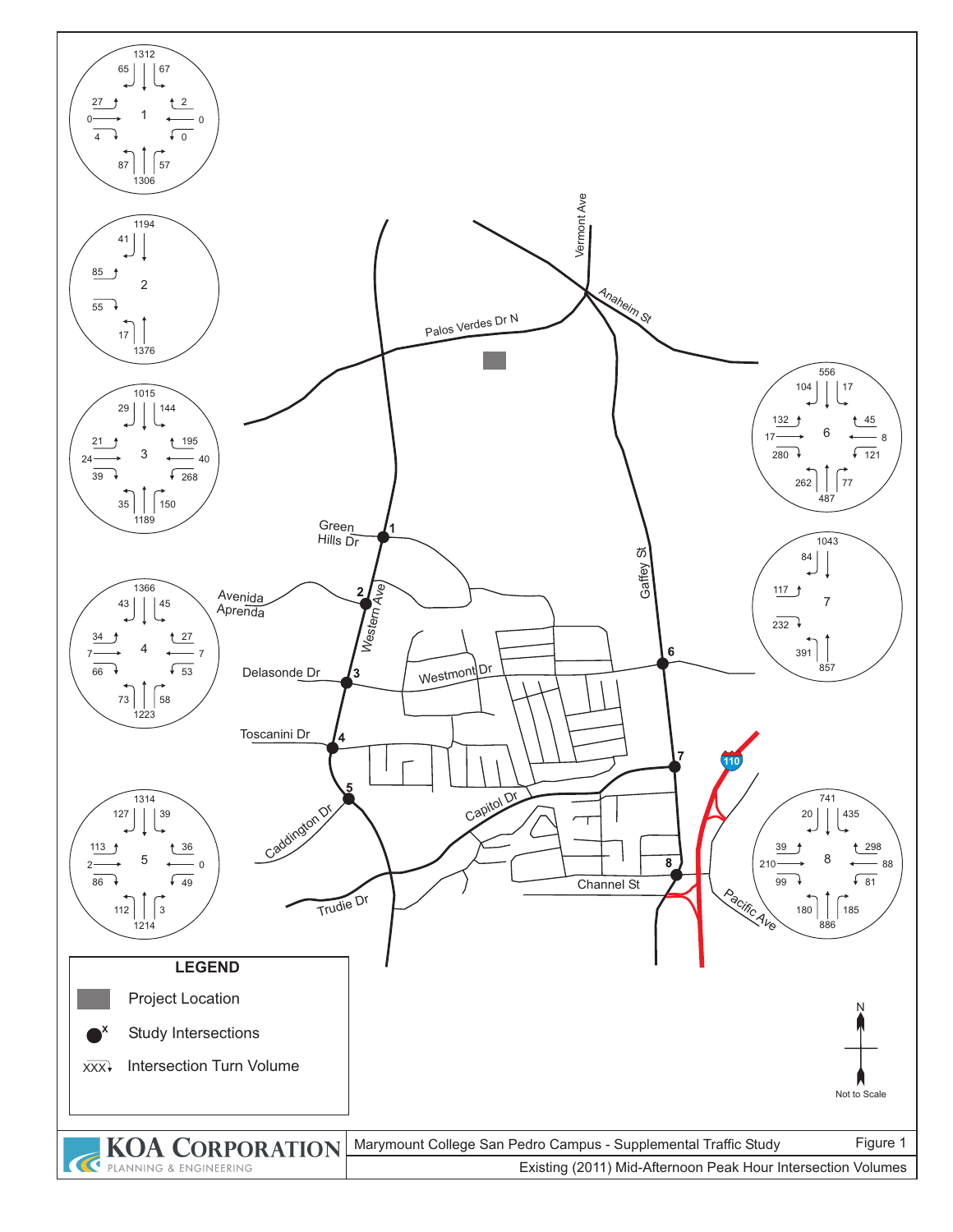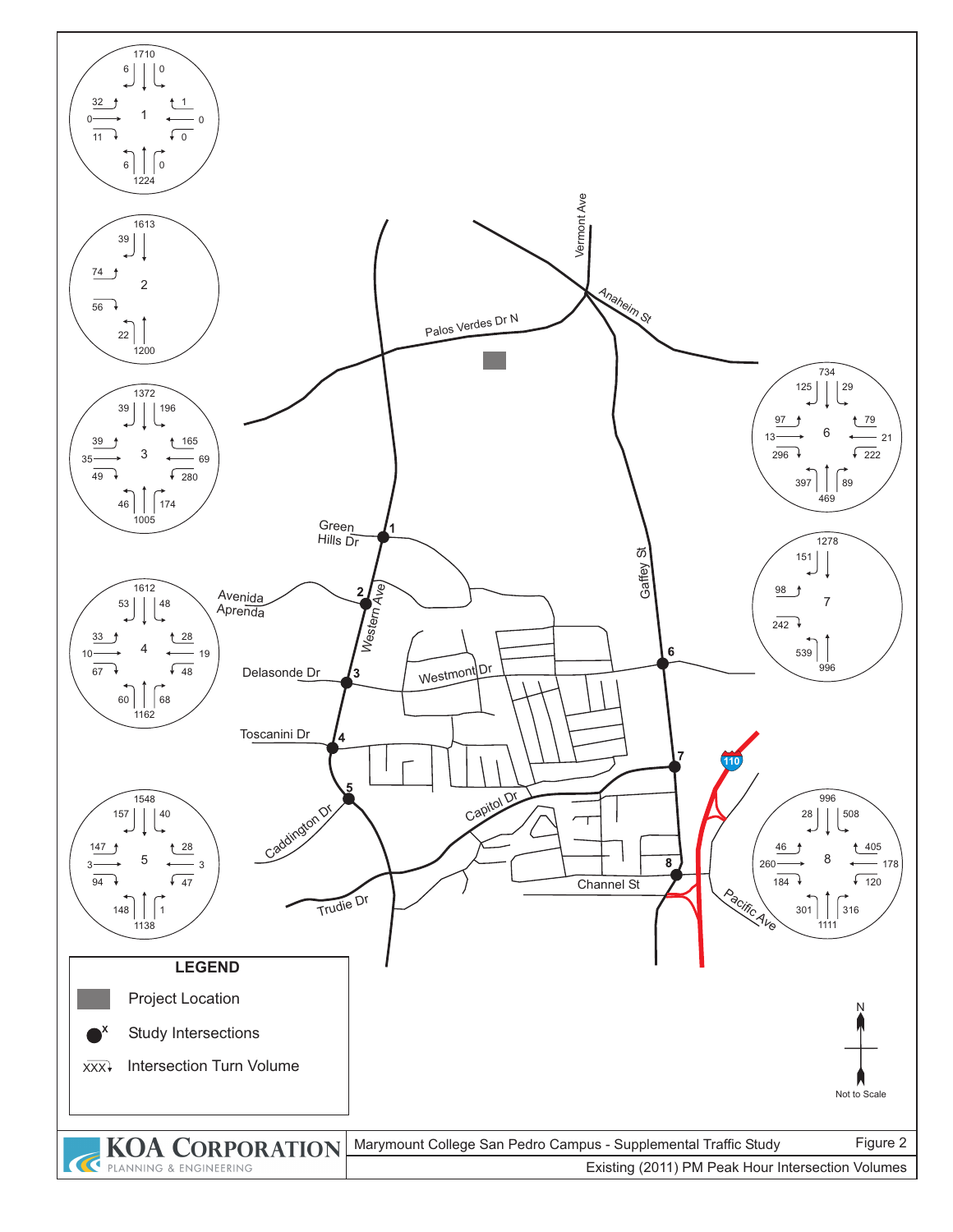

| <b>Land Use</b>                                            | <b>Intensity</b> | Unit      |                | Mid-Afternoon Peak Hour |                |              | <b>PM Peak Hour</b> |            |
|------------------------------------------------------------|------------------|-----------|----------------|-------------------------|----------------|--------------|---------------------|------------|
|                                                            |                  |           | Total          | In                      | Out            | Total        | In                  | Out        |
| <b>Trip Rates</b>                                          |                  |           |                |                         |                |              |                     |            |
| College [1]                                                | ä,               | Student   | 0.22           | 47%                     | 53%            | 0.24         | 25%                 | 75%        |
| Off-Campus Housing [2]                                     |                  | Student   | 0.29           | 51%                     | 49%            | 0.35         | 52%                 | 48%        |
| Apartment [3]                                              | ä,               | <b>DU</b> | 0.62           | 65%                     | 35%            | 0.62         | 65%                 | 35%        |
| <b>Trip Generation</b>                                     |                  |           |                |                         |                |              |                     |            |
| <b>Proposed Project</b>                                    |                  |           |                |                         |                |              |                     |            |
| College                                                    | 1.500            | Student   | 330            | 155                     | 175            | 360          | 90                  | 270        |
| Internal Trip Reduction [4]                                | 53%              |           | -176           | -83                     | -93            | $-192$       | $-48$               | -144       |
| Subtotal                                                   |                  |           | 154            | 72                      | 82             | 168          | 42                  | 126        |
| Resident Student Trip Reduction (75% AM) [5]               |                  |           | 0              | $\Omega$                | 0              | 0            | 0                   | 0          |
| <b>Total Non-Residential College Trips</b>                 | 154              | 72        | 82             | 168                     | 42             | 126          |                     |            |
| <b>Residence Halls for Students</b>                        | 800              | Student   | 232            | 118                     | 114            | 280          | 146                 | 134        |
| 'Limited Cars for Residents' Trip Reduction (56%) [6]      | -130             | -66       | -64            | -157                    | -82            | -75          |                     |            |
| Subtotal                                                   | 102              | 52        | 50             | 123                     | 64             | 59           |                     |            |
| Internal Trip Reduction (64% Mid-afternoon, 62% PM) [7][8] |                  |           | $-65$          | -33                     | -32            | -76          | -40                 | $-36$      |
| <b>Total Non-RPV Campus Trips</b>                          |                  |           | 37             | 19                      | 18             | 47           | 24                  | 23         |
| Trips to/from RPV Campus [9]                               | 400              | Student   | 116            | 59                      | 57             | 140          | 73                  | 67         |
| 'Limited Cars for Residents' Trip Reduction (56%) [6]      |                  |           | -65            | $-33$                   | -32            | -78          | -41                 | -37        |
| <b>Total Trips to/from RPV Campus</b>                      |                  |           | 51             | 26                      | 25             | 62           | 32                  | 30         |
| <b>Faculty Apartments</b>                                  | 8                | DU        | 5              | 3                       | $\overline{2}$ | 5            | 3                   | 2          |
| Internal Trip Reduction (64% Mid-afternoon, 62% PM) [7]    |                  |           | $-3$           | $-2$                    | -1             | $-3$         | $-2$                | <u>- 1</u> |
| <b>Total Faculty Apartment Trips</b>                       |                  |           | $\overline{2}$ | ı                       |                | $\mathbf{z}$ |                     | т          |
| <b>Total Trip Generation (Proposed Project Uses)</b>       |                  |           |                | 118                     | 126            | 279          | 99                  | 180        |
| <b>Existing Uses</b>                                       |                  |           |                |                         |                |              |                     |            |
| Housing Facility [10]                                      | 86               | DU        | 41             | 21                      | 20             | 48           | 25                  | 23         |
| <b>Net Total Trip Generation</b>                           |                  |           | 203            | 97                      | 106            | 231          | 74                  | 157        |

### **Table 2 - Project Trip Generation**

[1] Trip generation rates are based on trip surveys conducted at the Marymount College RPV Campus on March 22 and 30, 2011.

 $[2]$  The mid-afternoon and PM peak hour trip rates are based on trip generation surveys conducted at the Palos Verdes Drive North residential facility on November 15 and March 24, 2011, respectively.

- [3] Trip generation rates are from ITE Trip Generation, 8th Edition.
- [4] Based on percentage of students who will be living on the San Pedro Campus (800 resident students/1,500 total students).
- [5] Marymount College would schedule the morning peak period classes on the San Pedro Campus exclusively for resident students. A trip reduction of 75% is assumed for the AM peak hour as commuter students are not expected to generate vehicle trips during this period. Resident student trip reduction is not assumed for the mid-afternoon and PM peak hour periods.
- [6] About 44% of the 800 San Pedro Campus residents would have a vehicle on campus based on a limited lottery system. The remaining 56% of residents would not have a vehicle on campus and therefore would not generate vehicle trips.
- [7] Based on internal trip capture empirical rates for the apartment dormitory component per the Marymount College Facilities Expansion Project Traffic Impact Analysis, RBF Consulting, July 31, 2007. The empirical data showed that 64% of the vehicles during the mid-afternoon peak and 62% of the vehicles during the PM peak are traveling to/from the RPV campus.
- [8] The internal trip reduction for the PM was assumed for daily.
- [9] Based on information provided by Marymount College representative, about 400 of the 800 residents would take classes at the Marymount College RPV Campus on a typical weekday.
- [10] The mid-afternoon and PM peak hour trips are based on raw trip generation survey data conducted at the Palos Verdes Drive North Facility on November 15 and March 24, 2011, respectively.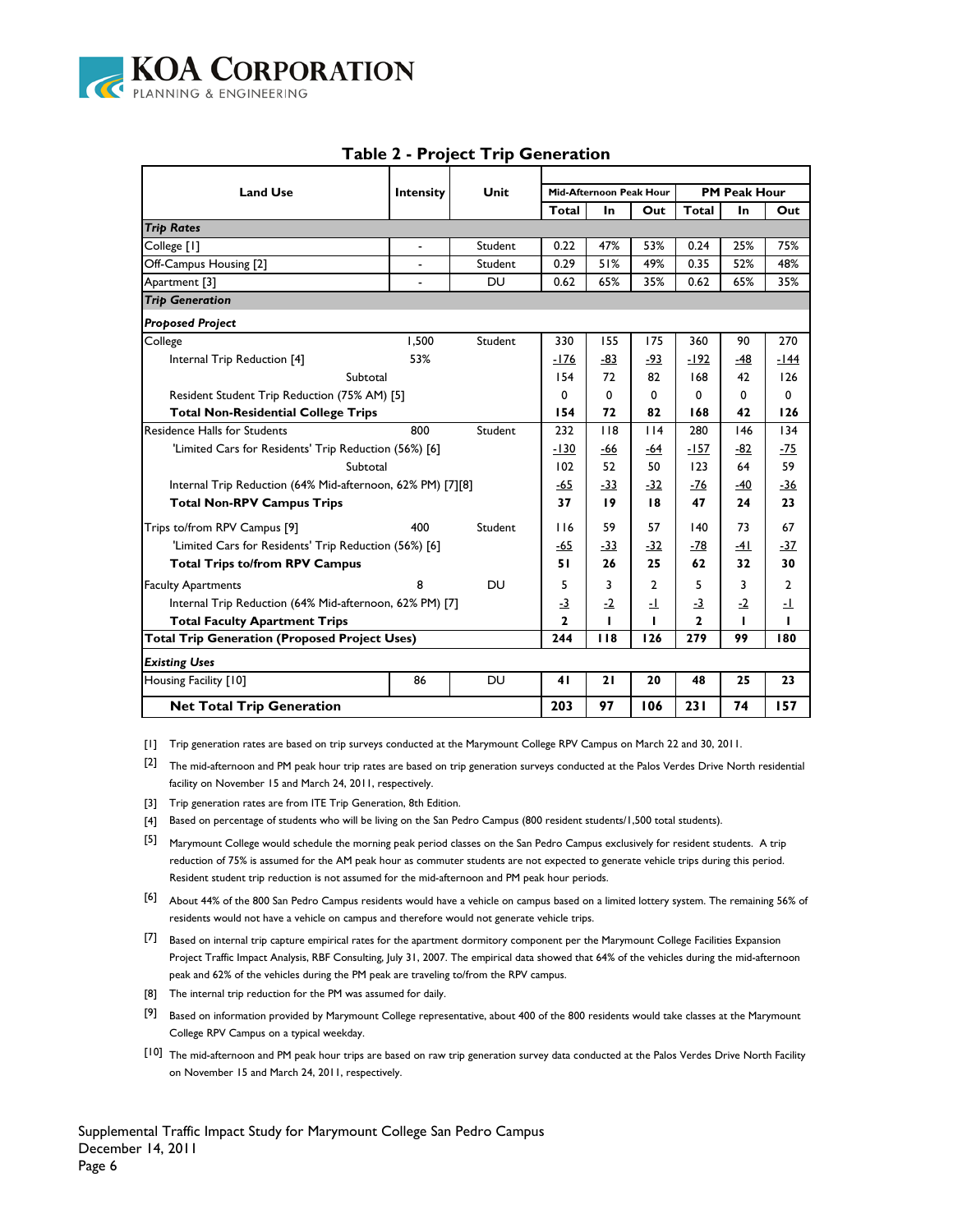

### **Project Trip Distribution and Assignment**

Trip distribution is the process of assigning the directions from which traffic will access a project site. Trip distribution is dependent upon the land use characteristics of the project and the general locations of other land uses to which project trips would originate or terminate. The project trip distribution was developed based on our knowledge of development trends in the area, local and sub-regional traffic routes, regional traffic flows, and license plate survey data. In addition, the project trip distribution was based on existing student and faculty/staff zip code information that was provided by Marymount College. Two trip distribution patterns were determined. The first distribution is for trips generated by the project but excludes those trips generated by resident students going to/from the RPV Campus. The second distribution is for trips generated by the resident students traveling to/from the RPV Campus. The trip distribution assumptions that were used in the October 25<sup>th</sup>, 2011 traffic study was also used for the analysis of the eight study intersections.

The project trips were assigned based on the trip distributions that were determined for the project. Attachment C illustrates the net project trips for the weekday mid-afternoon and p.m. peak hours.

### **EXISTING PLUS PROJECT TRAFFIC CONDITIONS**

The estimated net project trips shown in Attachment C were superimposed onto the existing traffic volumes to estimate the existing plus project traffic volumes. Figures 3 and 4 show the existing plus project traffic volumes for the mid-afternoon and p.m. peak hours, respectively. The existing plus project level of service analysis results are summarized in Table 3. As shown in this table, the eight study intersections are projected to continue to operate at the same level of services during the mid-afternoon and p.m. peak hour periods as compared to the existing conditions. All of the study intersections are projected to operate at LOS D or better during both the mid-afternoon and p.m. peak hours, except for the intersection of Western Avenue and Caddington Drive which is projected to operate at LOS E during the p.m. peak hour. The level of service calculation worksheets are in Attachment E.

|              |                                        |                     | <b>Existing Plus Project</b>                   |            |                     |            |  |  |
|--------------|----------------------------------------|---------------------|------------------------------------------------|------------|---------------------|------------|--|--|
|              | <b>Study Intersections</b>             | <b>City</b>         | Midday<br><b>Afternoon</b><br><b>Peak Hour</b> |            | <b>PM Peak Hour</b> |            |  |  |
|              |                                        |                     | V/C                                            | <b>LOS</b> | V/C                 | <b>LOS</b> |  |  |
|              | Western Ave & Green Hills Dr           | Rancho Palos Verdes | 0.606                                          | B          | 0.673               | В          |  |  |
| $\mathbf{2}$ | Western Ave & Avenida Aprenda          | Rancho Palos Verdes | 0.622                                          | B          | 0.718               | C          |  |  |
| 3            | Western Ave & Delasonde Dr/Westmont Dr | Rancho Palos Verdes | 0.833                                          | D          | 0.848               | D          |  |  |
| 4            | Western Ave & Toscanini Dr             | Rancho Palos Verdes | 0.691                                          | B          | 0.763               | C          |  |  |
| 5.           | Western Ave & Caddington Dr            | Rancho Palos Verdes | 0.781                                          | C          | 0.914               | E          |  |  |
| 6            | Gaffey St & Westmont Dr                | Los Angeles         | 0.488                                          | A          | 0.705               | C          |  |  |
| 7            | Gaffey St & Capitol Dr                 | Los Angeles         | 0.530                                          | A          | 0.680               | В          |  |  |
| 8            | Gaffey St & Channel St                 | Los Angeles         | 0.511                                          | A          | 0.662               | в          |  |  |

**Table 3 – Existing Plus Project Intersection Level of Service**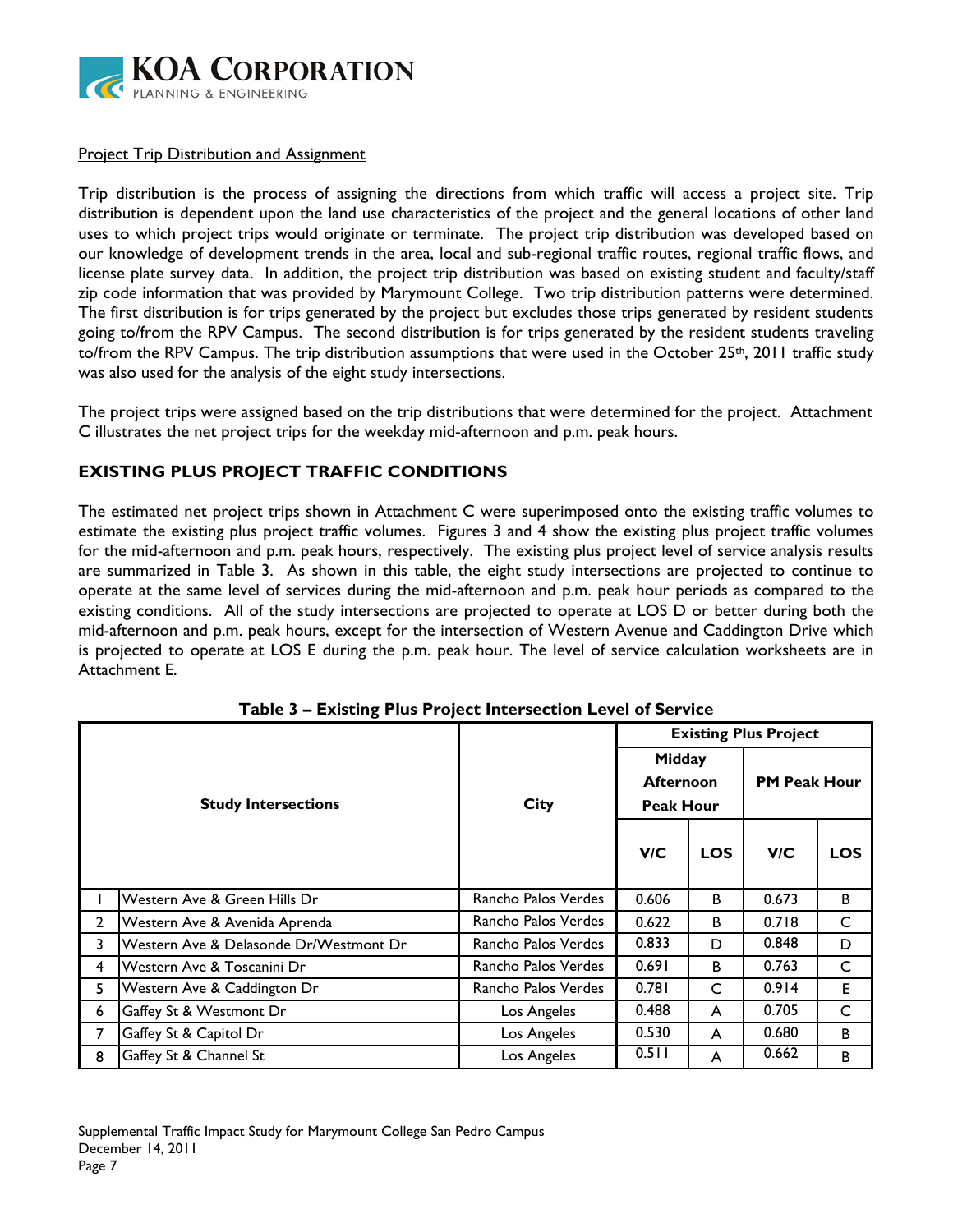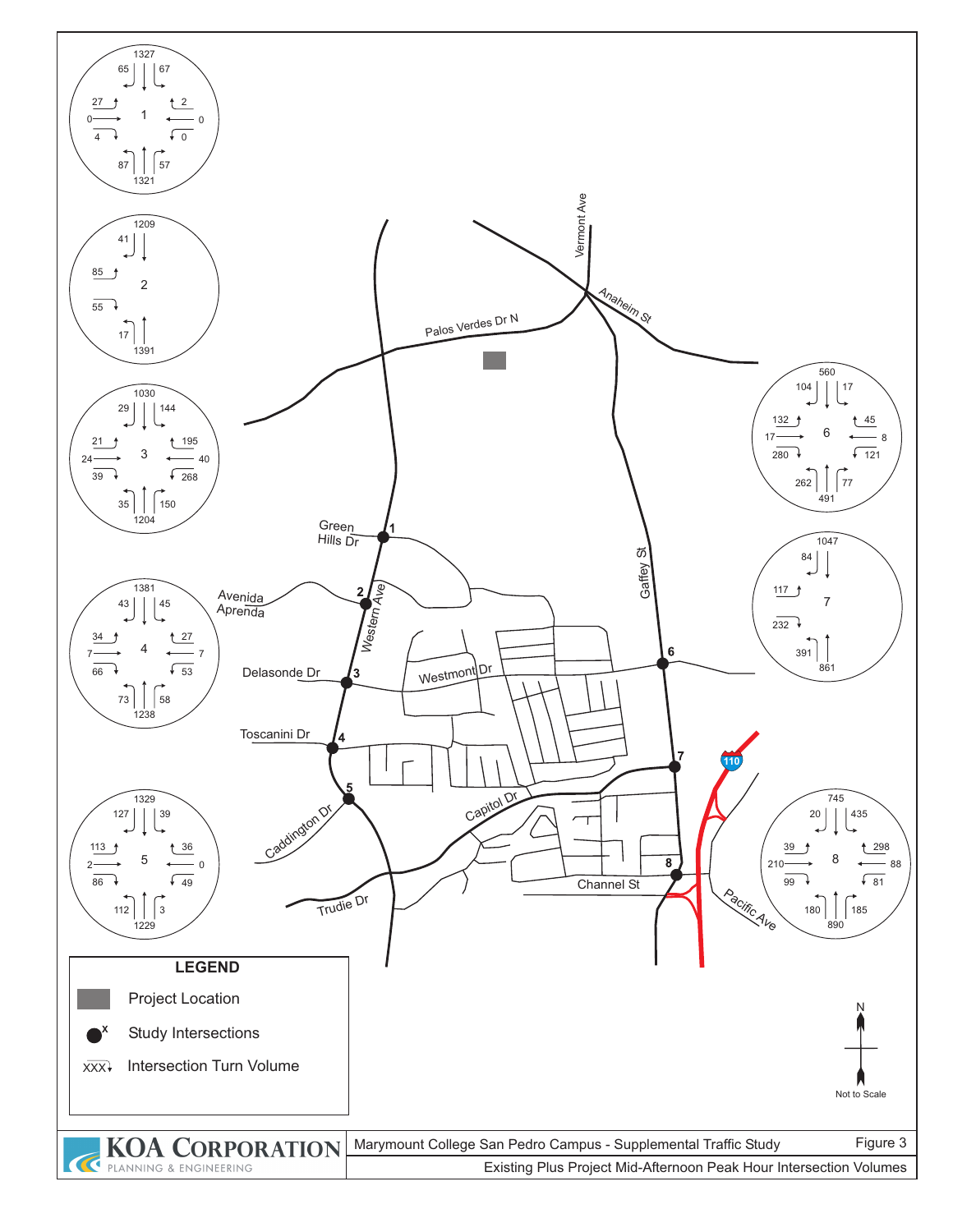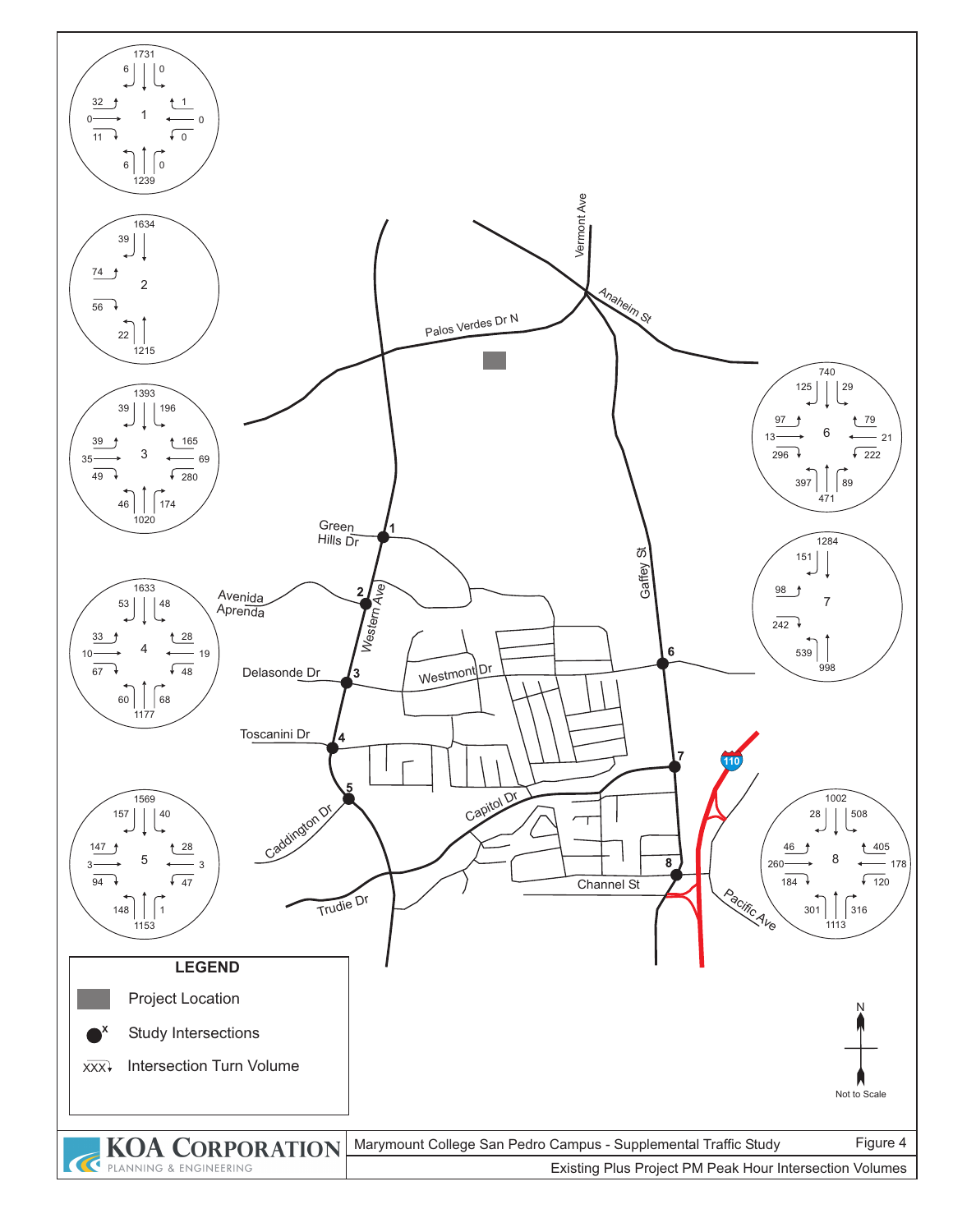

# **FUTURE WITHOUT PROJECT TRAFFIC CONDITIONS**

#### *Ambient Growth*

For the analysis of background traffic for year 2031, a traffic growth factor of 7.1% for the 20-year period was utilized to provide for increases in traffic from the existing traffic volumes. This growth rate is based on the 2010 Los Angeles County Congestion Management Program (CMP) traffic growth projections for the study area and was also used for the October 25<sup>th</sup>, 2011 traffic study.

### *Area/Related Projects Growth*

Based on discussions with staff from the cities of Los Angeles, Rancho Palos Verdes, Rolling Hills Estates and Lomita, 77 area/related projects were identified for this analysis. These area/related projects were considered to potentially contribute measurable traffic volumes to the study intersections during the future analysis periods. A description of the related projects and the trip generation of each are summarized in Attachment D.

It should be noted that the trip generation for the p.m. peak hour were obtained from LADOT and other traffic studies as well as based on trip generation rates from the ITE *Trip Generation* 8th Edition book. The trip generation for the mid-afternoon peak hour was not available from LADOT and other traffic studies. Also, the ITE *Trip Generation* book generally does not have trip rates for the mid-afternoon peak hour. Thus, the p.m. peak hour trip generation was assumed for the mid-afternoon peak hour, except for school projects in which the trip rate for the p.m. peak hour of generator from ITE *Trip Generation* was used. Attachment D illustrates the related project trip assignments at the study intersections during the mid-afternoon and p.m. peak hours.

#### *Future Without Project Conditions*

The future without project traffic volumes were determined by applying an overall ambient growth factor of 7.1% to the existing peak hour volumes and adding the area/related project traffic. The future without project traffic volumes are shown in Figures 5 and 6 for the mid-afternoon and p.m. peak hour periods, respectively. The future without project level of service analysis was conducted for the study intersections using the traffic volumes shown in Figures 5 and 6. The results are summarized in Table 4 and the level of service calculation worksheets are contained in Attachment E.

As shown in Table 4, the study intersections are projected to operate at LOS D or better during both the midafternoon and p.m. peak hours with the exception of the intersections of Western Avenue/Delasonde Drive/Westmont Drive and Western Avenue/Caddington Drive, which are projected to operate at LOS E or F during both study periods.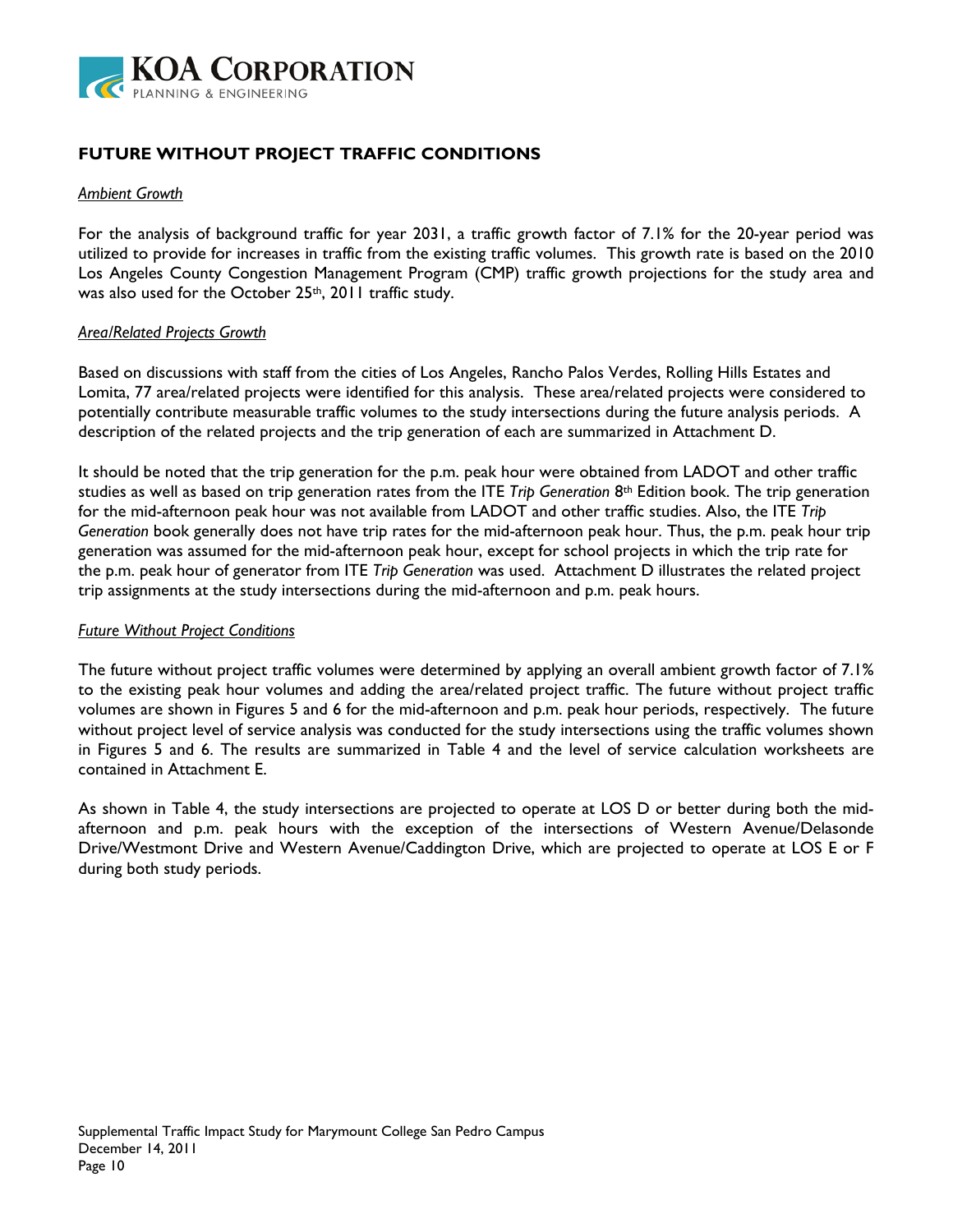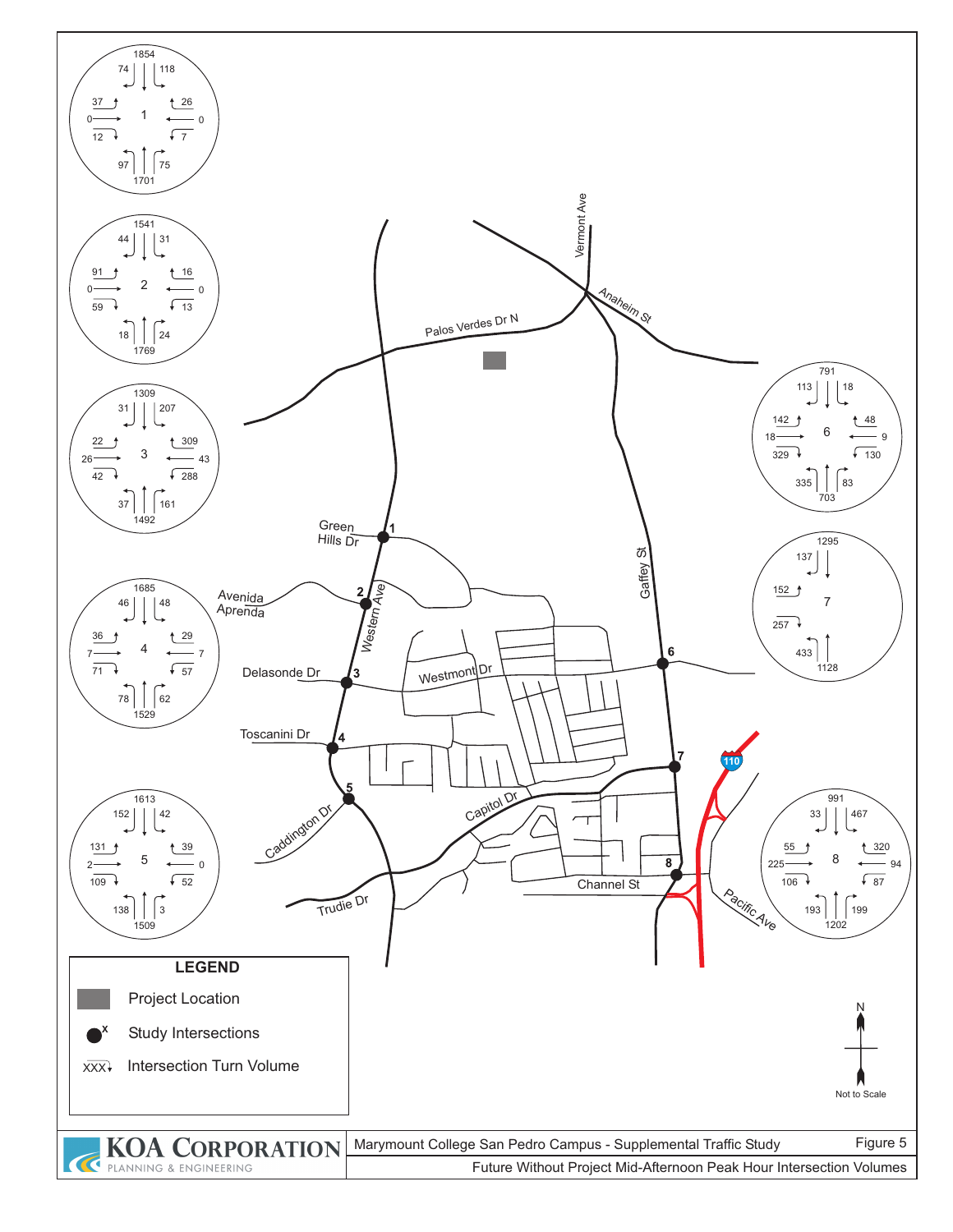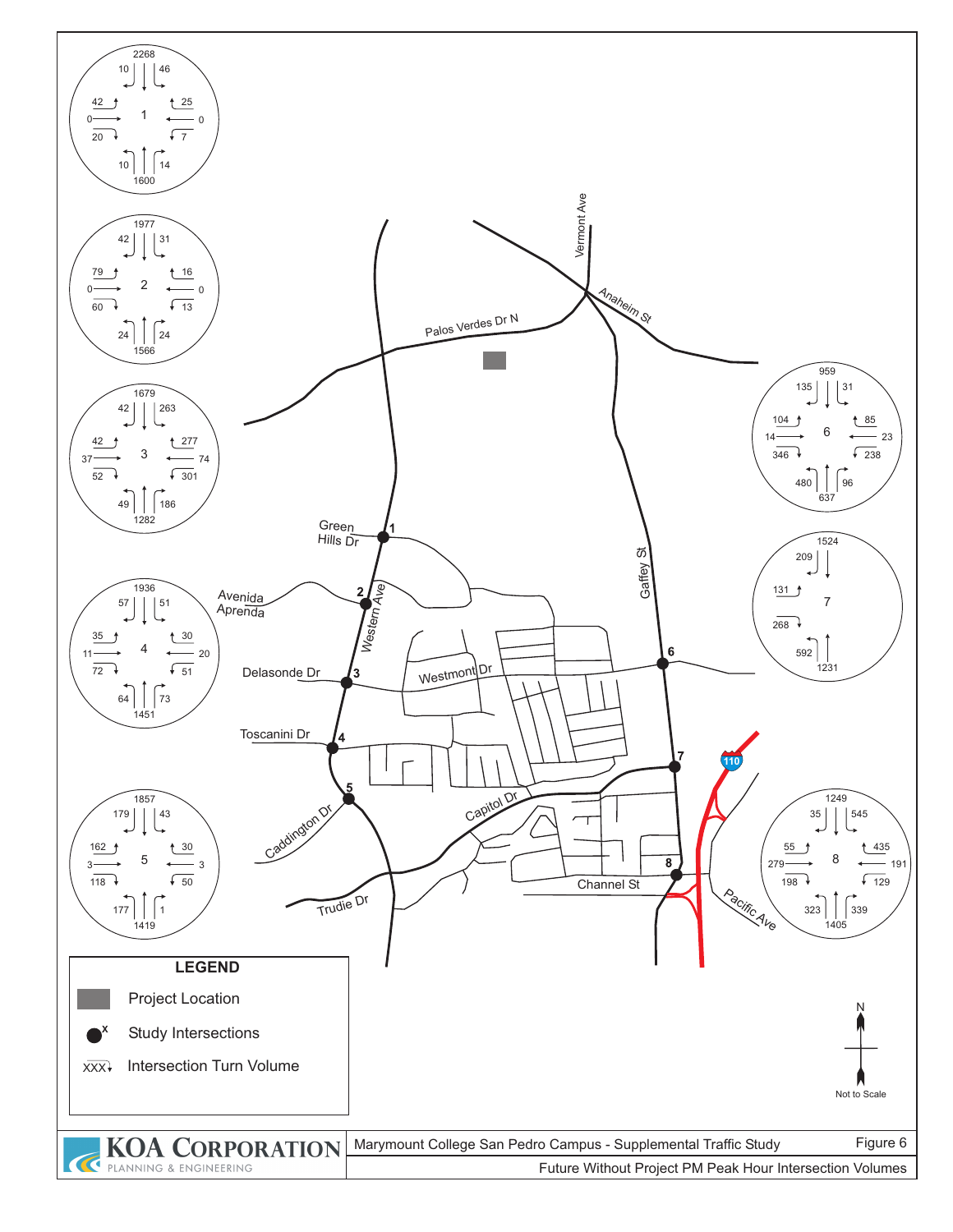

| <b>Study Intersections</b> |                                        | City                | <b>Analysis</b><br>Methodology | Midday<br><b>Afternoon</b><br><b>Peak Hour</b> |            | <b>PM Peak Hour</b> |            |  |
|----------------------------|----------------------------------------|---------------------|--------------------------------|------------------------------------------------|------------|---------------------|------------|--|
|                            |                                        |                     |                                | V/C                                            | <b>LOS</b> | V/C                 | <b>LOS</b> |  |
|                            | Western Ave & Green Hills Dr           | Rancho Palos Verdes | ICU                            | 0.807                                          | D          | 0.865               | D          |  |
| 2                          | Western Ave & Avenida Aprenda          | Rancho Palos Verdes | ICU                            | 0.781                                          | C          | 0.841               | D          |  |
| 3                          | Western Ave & Delasonde Dr/Westmont Dr | Rancho Palos Verdes | ICU                            | 0.982                                          | E          | 0.994               | E          |  |
| 4                          | Western Ave & Toscanini Dr             | Rancho Palos Verdes | ICU                            | 0.797                                          | C          | 0.869               | D          |  |
| 5                          | Western Ave & Caddington Dr            | Rancho Palos Verdes | ICU                            | 0.922                                          | E.         | 1.055               | F.         |  |
| 6                          | Gaffey St & Westmont Dr                | Los Angeles         | <b>CMA</b>                     | 0.650                                          | B          | 0.873               | D          |  |
|                            | Gaffey St & Capitol Dr                 | Los Angeles         | <b>CMA</b>                     | 0.676                                          | B          | 0.829               | D          |  |
| 8                          | Gaffey St & Channel St                 | Los Angeles         | <b>CMA</b>                     | 0.642                                          | B          | 0.793               | C          |  |

# **Table 4 – Future Without Project Intersection Level of Service**

Note:

ICU - Intersection Capacity Utilization Method, CMA - Critical Movement Analysis Method

# **FUTURE WITH PROJECT TRAFFIC CONDITIONS**

The estimated project trips were superimposed onto the future without project traffic forecasts to estimate the future with project traffic volumes. Figures 7 and 8 show the future with project traffic volumes for the midafternoon and p.m. peak hours, respectively. The future with project level of service analysis results are summarized in Table 5. The level of service calculation worksheets are contained in Attachment E.

| Table 5 - Future With Project Intersection Level of Service |  |  |  |  |  |  |  |
|-------------------------------------------------------------|--|--|--|--|--|--|--|
|-------------------------------------------------------------|--|--|--|--|--|--|--|

| <b>Study Intersections</b> |                                        | <b>City</b>         | <b>Analysis</b><br>Methodology | Midday<br><b>Afternoon</b><br><b>Peak Hour</b> |            | <b>PM Peak Hour</b> |            |  |
|----------------------------|----------------------------------------|---------------------|--------------------------------|------------------------------------------------|------------|---------------------|------------|--|
|                            |                                        |                     |                                | <b>V/C</b>                                     | <b>LOS</b> | V/C                 | <b>LOS</b> |  |
|                            | Western Ave & Green Hills Dr           | Rancho Palos Verdes | ICU                            | 0.812                                          | D          | 0.871               | D          |  |
| $\mathbf{2}$               | Western Ave & Avenida Aprenda          | Rancho Palos Verdes | ICU                            | 0.786                                          | C          | 0.847               | D          |  |
| 3                          | Western Ave & Delasonde Dr/Westmont Dr | Rancho Palos Verdes | ICU                            | 0.987                                          | Е          | 0.998               | E          |  |
| 4                          | Western Ave & Toscanini Dr             | Rancho Palos Verdes | ICU                            | 0.802                                          | D          | 0.875               | D          |  |
| 5.                         | Western Ave & Caddington Dr            | Rancho Palos Verdes | ICU                            | 0.927                                          | Е          | 1.062               | F          |  |
| 6                          | Gaffey St & Westmont Dr                | Los Angeles         | <b>CMA</b>                     | 0.651                                          | В          | 0.875               | D          |  |
|                            | Gaffey St & Capitol Dr                 | Los Angeles         | <b>CMA</b>                     | 0.678                                          | В          | 0.831               | D          |  |
| 8                          | Gaffey St & Channel St                 | Los Angeles         | <b>CMA</b>                     | 0.644                                          | В          | 0.793               | C          |  |

Note:

ICU - Intersection Capacity Utilization Method, CMA - Critical Movement Analysis Method

As shown in Table 5, the study intersections are projected to operate at LOS D or better during both study periods with the exception of the intersections of Western Avenue/Delasonde Drive/Westmont Drive and Western Avenue/Caddington Drive, which are projected to operate at LOS E or F during both study periods.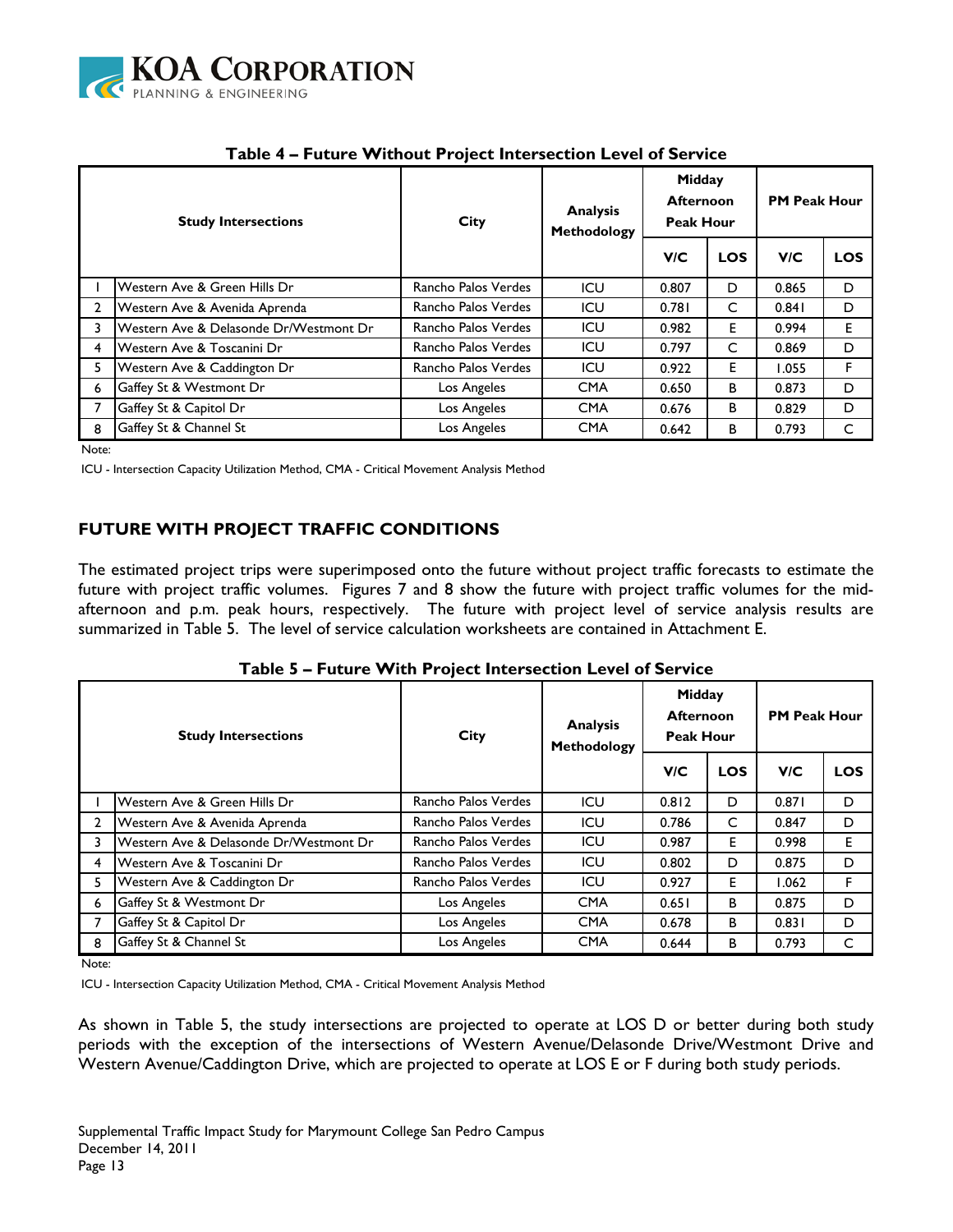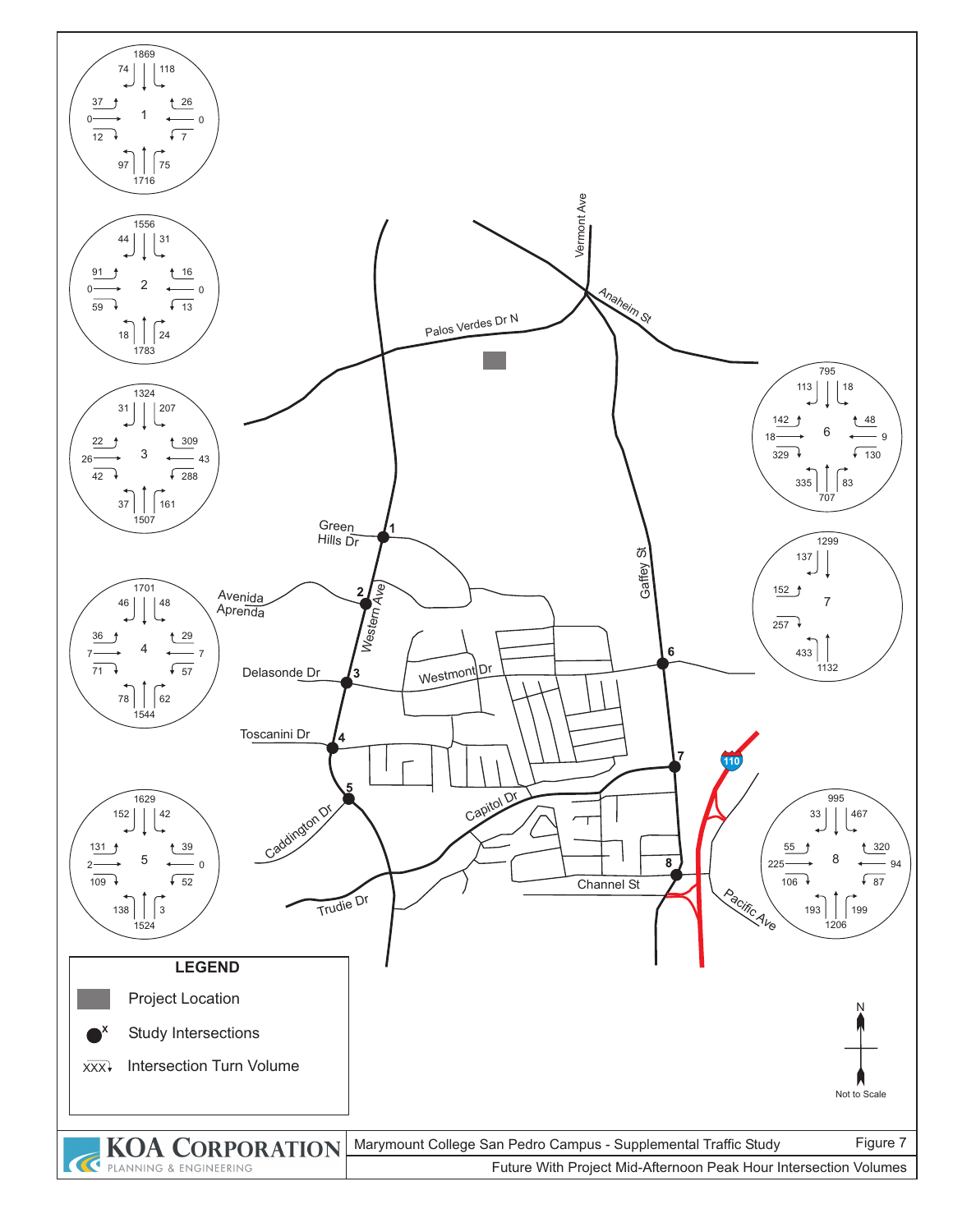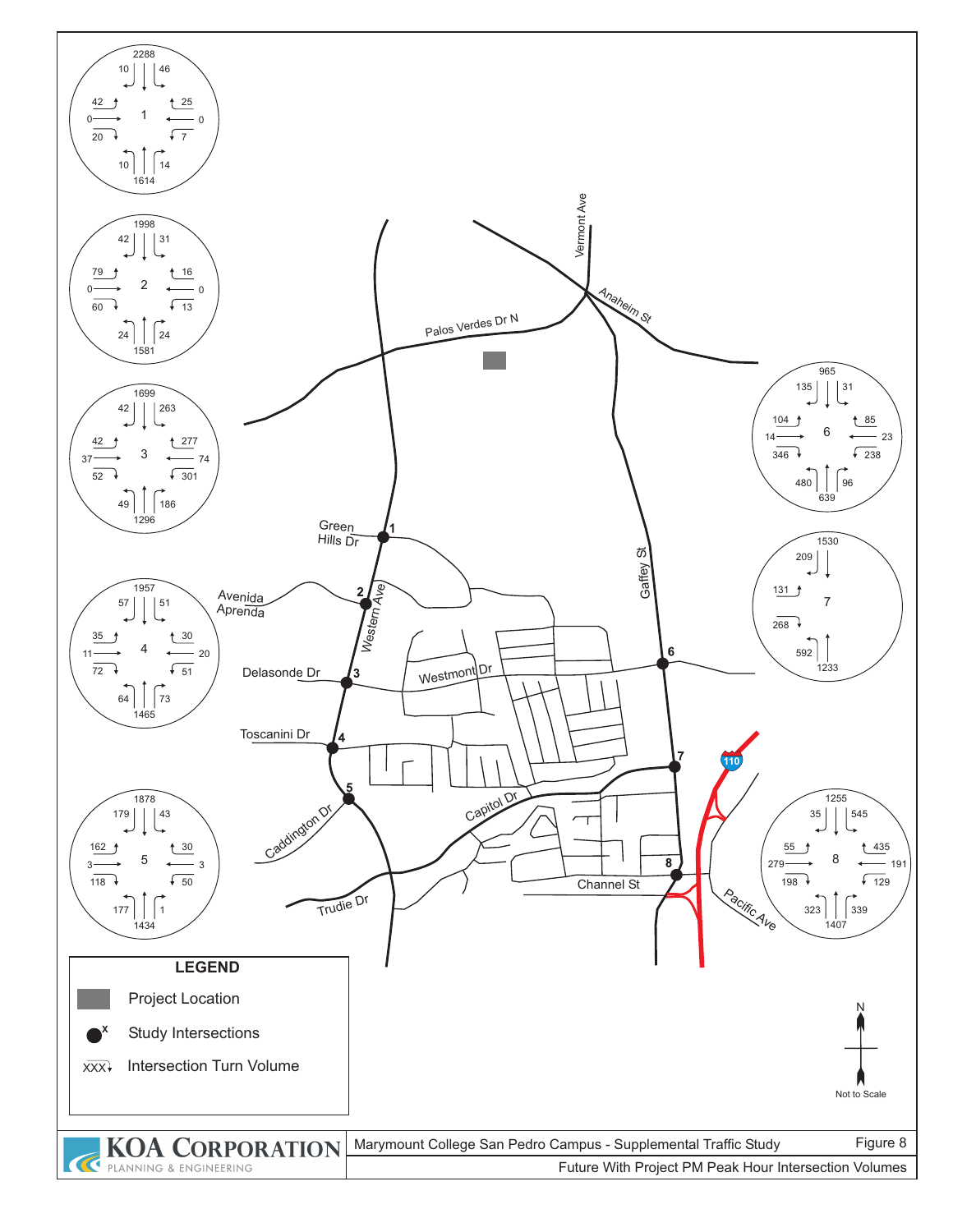

# **PROJECT TRAFFIC IMPACT**

### City of Los Angeles Significant Impact Criteria

LADOT has established specific thresholds for project traffic-related increases in the volume-to-capacity ratio (V/C) of a study intersection. The following increases in the peak-hour V/C ratio are considered "significant" impacts:

| <b>Level of Service</b> | Final $V/C^*$     | <b>Project Related V/C Increase</b> |  |  |  |  |  |  |
|-------------------------|-------------------|-------------------------------------|--|--|--|--|--|--|
|                         | $< 0.700 - 0.800$ | Equal to or greater than 0.040      |  |  |  |  |  |  |
|                         | $< 0.800 - 0.900$ | Equal to or greater than 0.020      |  |  |  |  |  |  |
| E and F                 | 0.901 or more     | Equal to or greater than 0.010      |  |  |  |  |  |  |

 *\* Final V/C is the V/C ratio at an intersection, considering impacts from the project, ambient growth and related projects growth, and without proposed traffic impact mitigations.* 

### City of Rancho Palos Verdes

The County of Los Angeles thresholds of significance criteria was used to determine the project related traffic impact for the signalized study intersections in the City of Rancho Palos Verdes. The following increases in peakhour V/C ratios are considered "significant" impacts:

| <b>Level of Service</b> | <b>Pre-Project V/C</b> | <b>Project Related V/C Increase</b> |  |  |  |  |  |  |
|-------------------------|------------------------|-------------------------------------|--|--|--|--|--|--|
|                         | $< 0.700 - 0.800$      | Equal to or greater than 0.040      |  |  |  |  |  |  |
|                         | $< 0.800 - 0.900$      | Equal to or greater than 0.020      |  |  |  |  |  |  |
| E and F                 | 0.901 or more          | Equal to or greater than 0.010      |  |  |  |  |  |  |

Based on the results of the analysis and the established significant threshold criteria, the proposed project would not create a significant traffic impact at any of the eight study intersections under the 'Existing Plus Project' and 'Future With Project' scenarios, as summarized in Tables 6 and 7.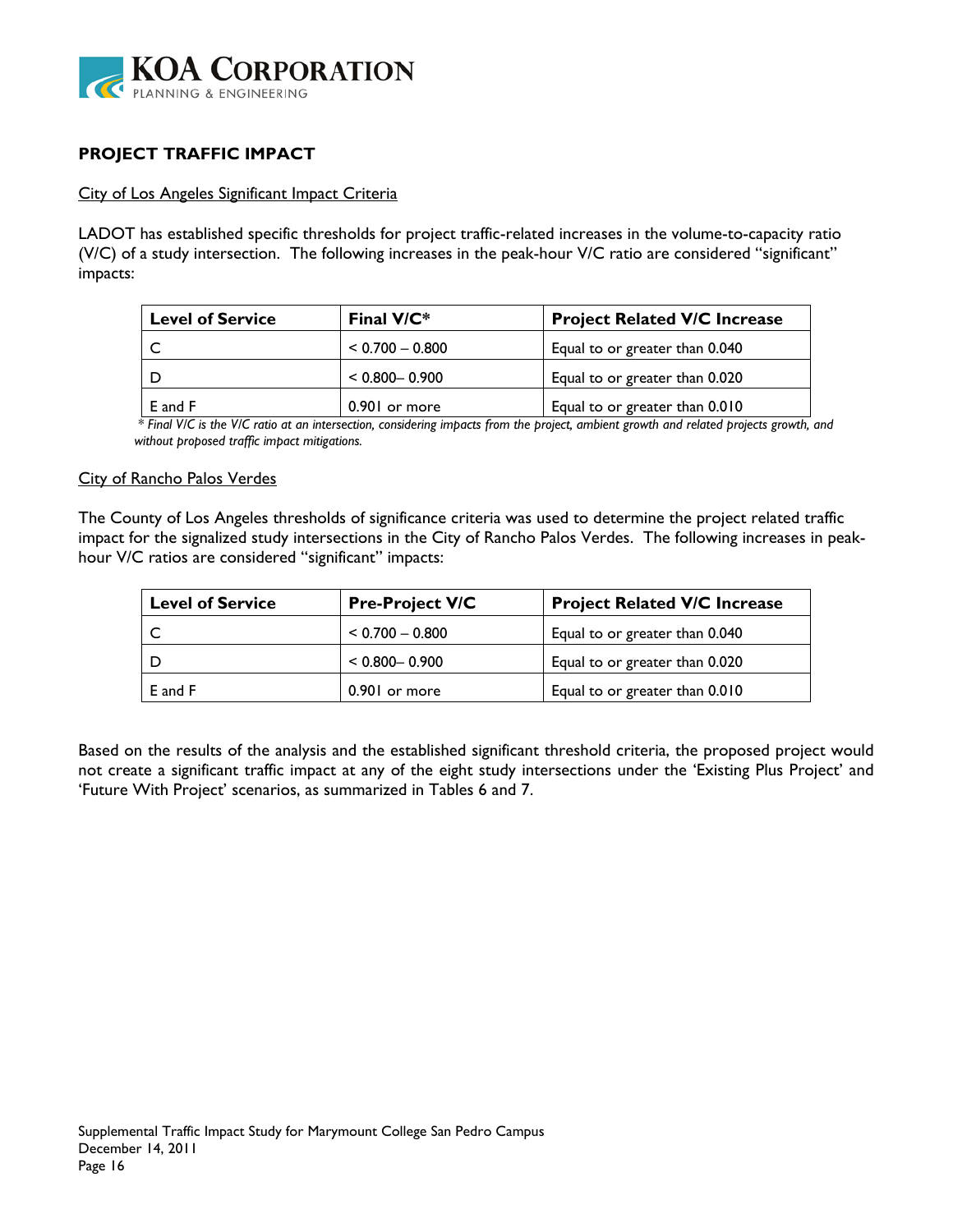

### **Table 6 - Intersection Level of Service Summary – Existing Plus Project**

|                            |                                        |                     |                                |                                                |            | Existing (2011)     |            |                                         |            | <b>Existing Plus Project</b> |            |                                              |                               |                               |
|----------------------------|----------------------------------------|---------------------|--------------------------------|------------------------------------------------|------------|---------------------|------------|-----------------------------------------|------------|------------------------------|------------|----------------------------------------------|-------------------------------|-------------------------------|
| <b>Study Intersections</b> |                                        | City                | <b>Analysis</b><br>Methodology | Midday<br><b>Afternoon</b><br><b>Peak Hour</b> |            | <b>PM Peak Hour</b> |            | Midday<br>Afternoon<br><b>Peak Hour</b> |            | <b>PM Peak Hour</b>          |            | Change in V/C                                |                               | <b>Significant</b><br>Impact? |
|                            |                                        |                     |                                | V/C                                            | <b>LOS</b> | V/C                 | <b>LOS</b> | V/C                                     | <b>LOS</b> | V/C                          | <b>LOS</b> | Mid-<br><b>Afternoon</b><br><b>Peak Hour</b> | <b>PM</b><br><b>Peak Hour</b> |                               |
|                            | Western Ave & Green Hills Dr           | Rancho Palos Verdes | ICU                            | 0.602                                          | в          | 0.667               | B          | 0.606                                   | в          | 0.673                        | B          | 0.004                                        | 0.006                         | No.                           |
|                            | Western Ave & Avenida Aprenda          | Rancho Palos Verdes | ICU                            | 0.617                                          | В          | 0.71                | C          | 0.622                                   | В          | 0.718                        |            | 0.005                                        | 0.007                         | No.                           |
|                            | Western Ave & Delasonde Dr/Westmont Dr | Rancho Palos Verdes | ICU                            | 0.828                                          | D          | 0.843               | D          | 0.833                                   | D          | 0.848                        | D          | 0.005                                        | 0.005                         | No.                           |
|                            | Western Ave & Toscanini Dr             | Rancho Palos Verdes | ICU                            | 0.686                                          | В          | 0.757               | C          | 0.691                                   | B          | 0.763                        |            | 0.005                                        | 0.006                         | No.                           |
|                            | Western Ave & Caddington Dr            | Rancho Palos Verdes | ICU                            | 0.777                                          |            | 0.907               | E.         | 0.781                                   | C          | 0.914                        |            | 0.004                                        | 0.007                         | No.                           |
|                            | Gaffey St & Westmont Dr                | Los Angeles         | <b>CMA</b>                     | 0.486                                          | A          | 0.703               | C          | 0.488                                   | A          | 0.705                        |            | 0.002                                        | 0.002                         | No.                           |
|                            | Gaffey St & Capitol Dr                 | Los Angeles         | <b>CMA</b>                     | 0.529                                          | A          | 0.678               | B          | 0.530                                   | A          | 0.680                        | B.         | 0.001                                        | 0.002                         | No.                           |
|                            | 8 Gaffey St & Channel St               | Los Angeles         | <b>CMA</b>                     | 0.509                                          | A          | 0.661               | B.         | 0.511                                   | A          | 0.662                        | B.         | 0.002                                        | 0.001                         | No.                           |

Note:

ICU - Intersection Capacity Utilization Method; CMA - Critical Movement Analysis Method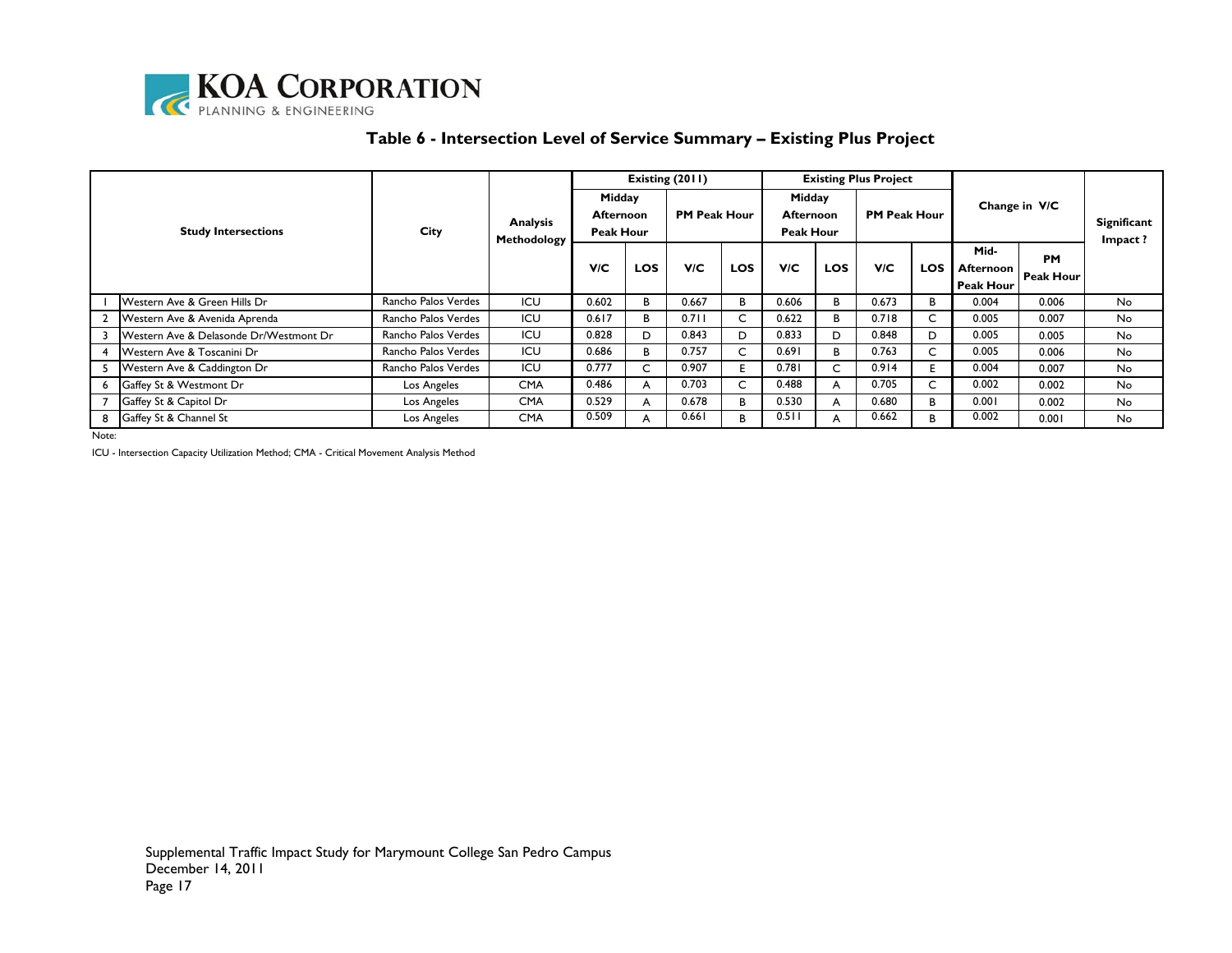

| <b>Study Intersections</b> |                                                     |                     | <b>Analysis</b><br>Methodology |                                                | <b>Future Without Project</b> |                     |            |                                  | <b>Future With Project</b> |                     |            |               |              |                               |
|----------------------------|-----------------------------------------------------|---------------------|--------------------------------|------------------------------------------------|-------------------------------|---------------------|------------|----------------------------------|----------------------------|---------------------|------------|---------------|--------------|-------------------------------|
|                            |                                                     | City                |                                | Midday<br><b>Afternoon</b><br><b>Peak Hour</b> |                               | <b>PM Peak Hour</b> |            | Midday<br>Afternoon<br>Peak Hour |                            | <b>PM Peak Hour</b> |            | Change in V/C |              | <b>Significant</b><br>Impact? |
|                            |                                                     |                     |                                | <b>V/C</b>                                     |                               |                     |            |                                  |                            |                     |            | <b>MD Aft</b> | <b>PM</b>    |                               |
|                            |                                                     |                     |                                |                                                | <b>LOS</b>                    | V/C                 | <b>LOS</b> | V/C                              | <b>LOS</b>                 | <b>VIC</b>          | <b>LOS</b> | Peak<br>Hour  | Peak<br>Hour |                               |
|                            | <b>Western Ave &amp; Green Hills Dr</b>             | Rancho Palos Verdes | ICU                            | 0.807                                          | D                             | 0.865               | D          | 0.812                            | D                          | 0.871               | D          | 0.005         | 0.006        | No.                           |
|                            | Western Ave & Avenida Aprenda                       | Rancho Palos Verdes | ICU                            | 0.781                                          | C.                            | 0.841               | D          | 0.786                            | C                          | 0.847               | D          | 0.005         | 0.006        | No.                           |
|                            | <b>IWestern Ave &amp; Delasonde Dr/Westmont Dr.</b> | Rancho Palos Verdes | ICU                            | 0.982                                          |                               | 0.994               |            | 0.987                            | E.                         | 0.998               | Е          | 0.005         | 0.004        | No.                           |
|                            | <b>Western Ave &amp; Toscanini Dr</b>               | Rancho Palos Verdes | ICU                            | 0.797                                          |                               | 0.869               | D          | 0.802                            | D.                         | 0.875               | D.         | 0.005         | 0.006        | No.                           |
|                            | Western Ave & Caddington Dr                         | Rancho Palos Verdes | ICU                            | 0.922                                          | н.                            | 1.055               |            | 0.927                            | F.                         | 1.062               | Е          | 0.005         | 0.007        | No.                           |
|                            | 6 Gaffey St & Westmont Dr                           | Los Angeles         | <b>CMA</b>                     | 0.650                                          | B.                            | 0.873               | D          | 0.651                            | B                          | 0.875               | D          | 0.001         | 0.002        | No.                           |
|                            | Gaffey St & Capitol Dr                              | Los Angeles         | <b>CMA</b>                     | 0.676                                          | B.                            | 0.829               | D          | 0.678                            | B.                         | 0.831               | D          | 0.002         | 0.002        | No.                           |
|                            | Gaffey St & Channel St                              | Los Angeles         | <b>CMA</b>                     | 0.642                                          | B.                            | 0.793               |            | 0.644                            | В                          | 0.793               | C          | 0.002         | 0.000        | No.                           |

## **Table 7 - Intersection Level of Service Summary – Future With Project**

Note:

ICU - Intersection Capacity Utilization Method, CMA - Critical Movement Analysis Method